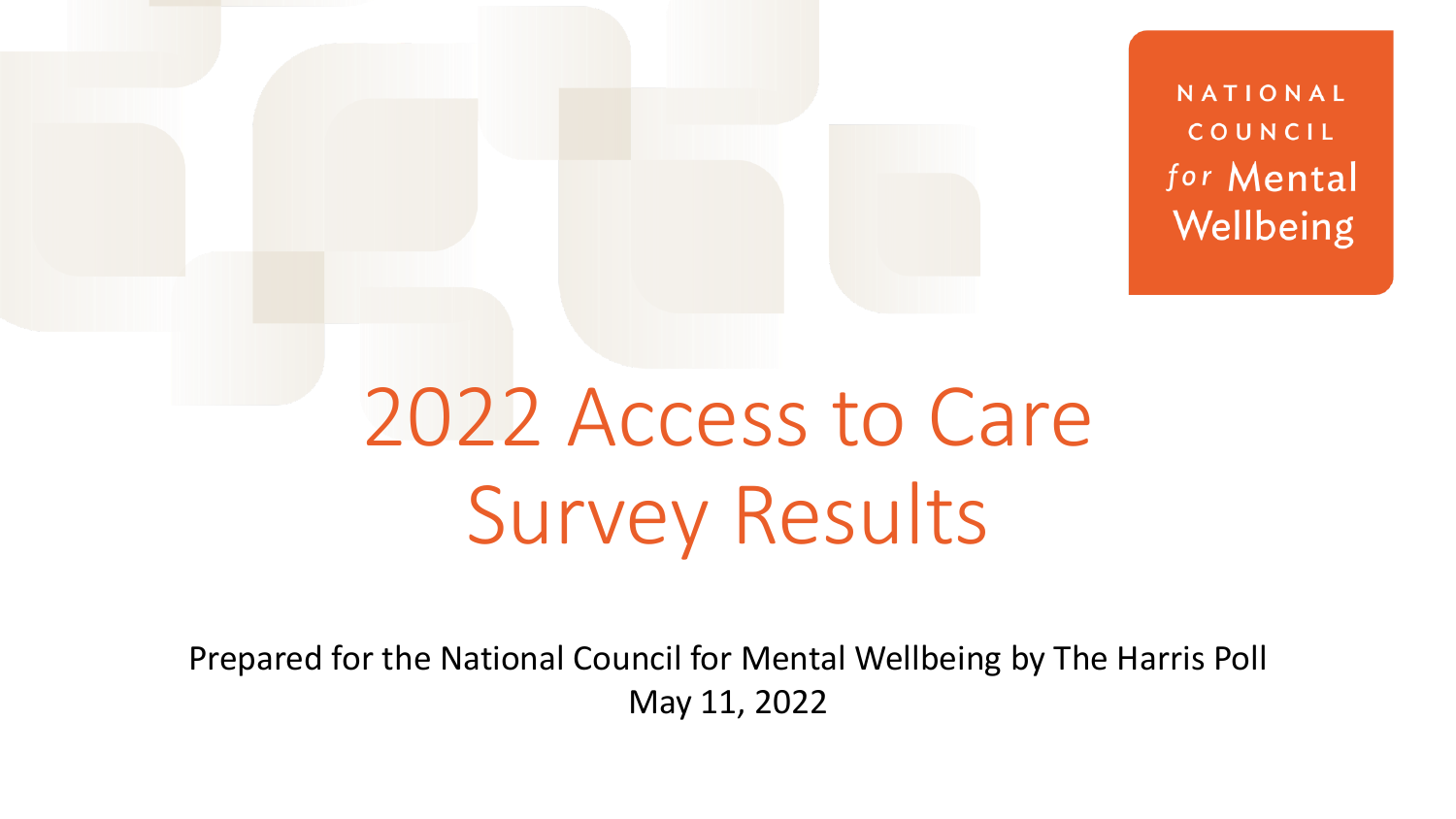### Research Objective

The purpose of this research is to obtain unique data on barriers to access for mental health and substance use treatment, along with how insurance/cost plays a role in looking for and receiving care.

#### Research Method

This survey was conducted online by The Harris Poll on behalf of the National Council for Mental Wellbeing from April 26-28, 2022, among 2,053 U.S. adults ages 18 and older. In this sampling, 439 needed mental health care in the past 12 months and did not receive it, 250 needed substance use care in the past 12 months and did not receive it, 551 received mental health care in the past 12 months and 304 received substance care in the past 12 months.

Results were weighted for age within gender, region, race/ethnicity, income, education and size of household, where necessary to align them with their actual proportions in the population. Propensity score weighting was also used to adjust for respondents' propensity to be online.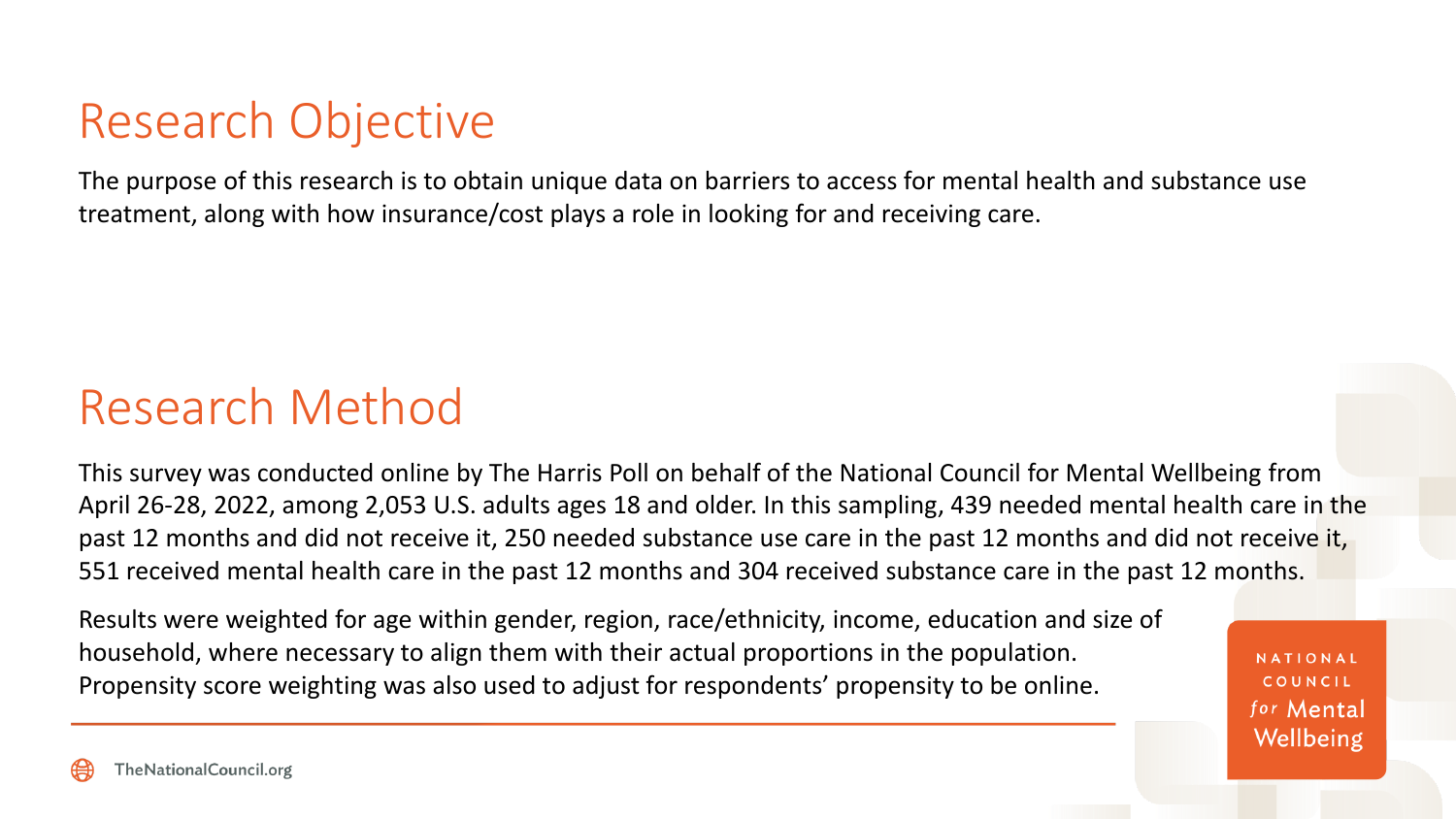## Executive Summary

**While the overall state of mental wellbeing in the U.S. trends positive, there are still many who report less than good mental wellbeing, especially women, those diagnosed with a mental health or substance use condition and those who did not receive needed mental health care in the past 12 months.** 

- While nearly two-thirds of Americans (65%) rate their mental wellbeing as excellent or good, just over onequarter (26%) report fair mental wellbeing and one in 10 (10%) say their mental wellbeing is poor or very poor.
- Women are more likely than men to report fair (29% vs. 20%) or poor/very poor (12% vs. 7%) mental wellbeing.
- More than 2 in 5 Americans who have been diagnosed with a mental health condition (43%) report fair mental wellbeing and more than 1 in 5 (22%) report poor or very poor mental wellbeing.
- Nearly a third of Americans who have been diagnosed with a substance use condition (32%) report fair mental wellbeing and more than 1 in 5 (22%) report poor or very poor mental wellbeing.
- More than 2 in 5 Americans who needed mental health care in the past 12 months but did not receive it (42%) report fair mental wellbeing and nearly 1 in 4 (24%) report poor or very poor mental wellbeing.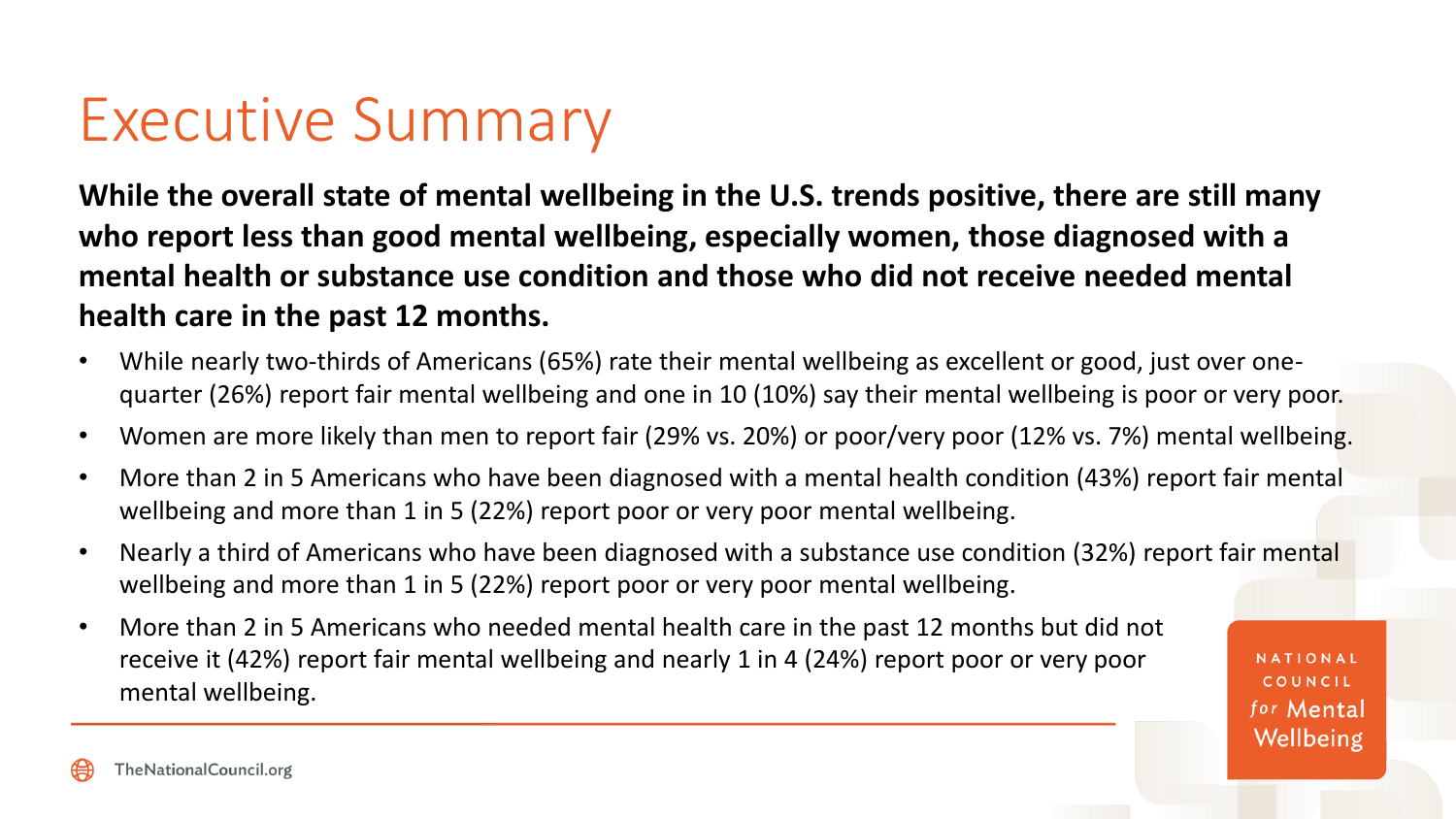#### **There is a substantial unmet need when it comes to mental health and substance use care, far more so than physical health care needs.**

- More than 2 in 5 Americans (42%) report needing mental health care over the past 12 months and about 1 in 4 (24%) report needing substance use care during that timeframe.
- More than 2 in 5 Americans who needed mental health care (43%) or substance use care (43%) in the past 12 months did not receive it, compared to only about 1 in 5 of those who needed primary care (21%) and did not receive it.

#### **A majority of Americans believe it is more difficult to find mental health care providers vs. physical health care providers and would be more likely to get mental health or substance use care if they could do so with their primary care physician.**

- Two-thirds of Americans (67%) believe it is harder to find a mental health care provider than it is to find a physical health care provider.
- More than 7 in 10 Americans (71%) would be more likely to get mental health or substance use care if they could receive it through their primary care doctor if they needed it.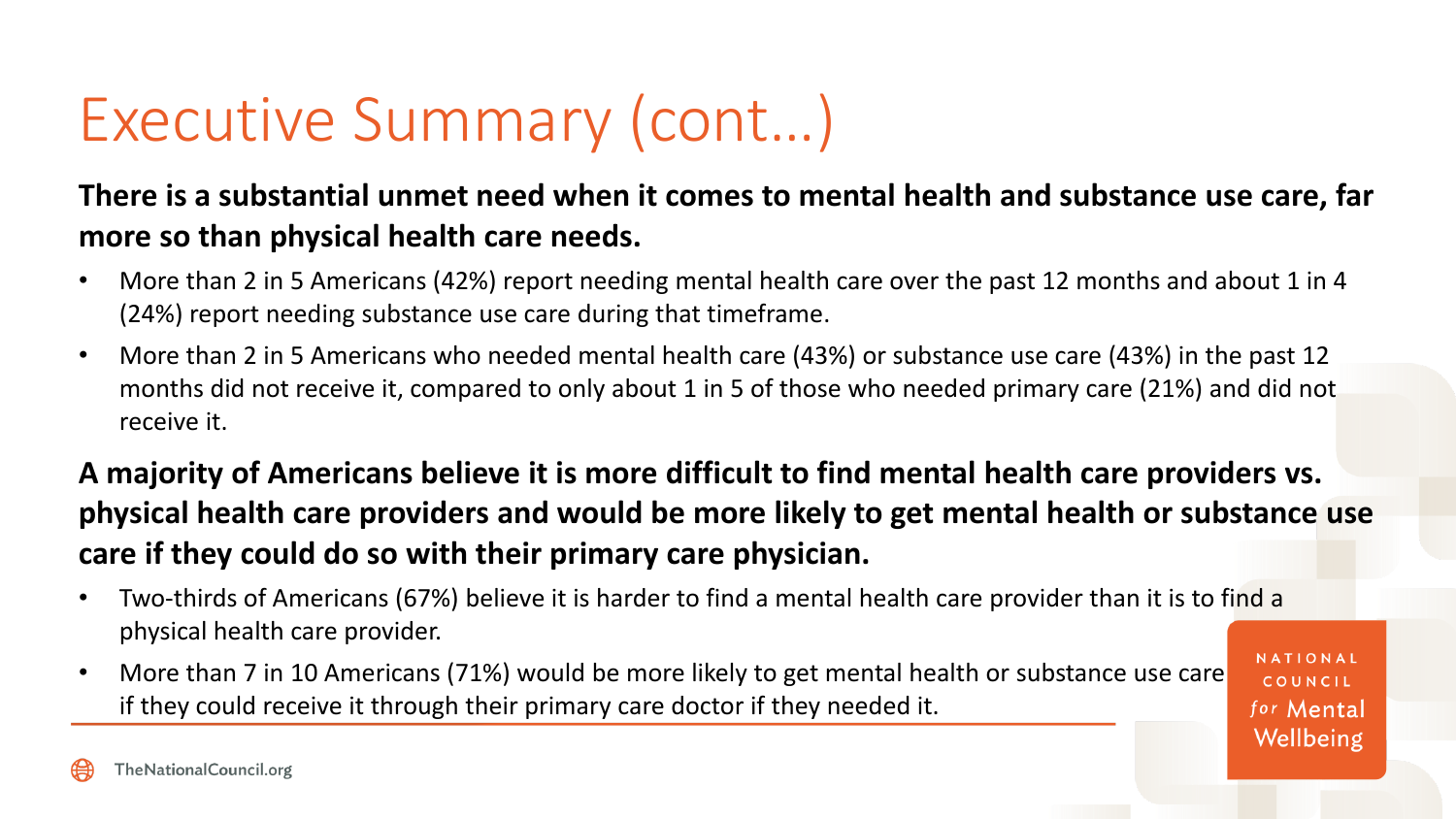**The majority of those who did not get needed mental health or substance use care experienced negative impacts as a result, especially related to personal relationships, work, mental wellbeing and some increased use of alcohol and other drugs to cope.**

- Most Americans who needed mental health care in the past 12 months but did not receive it (90%) were impacted in some way, primarily reporting issues with personal relationships (50%), work issues (45%) and a decline in their mental wellbeing (44%).
- Similarly, most Americans who needed and did not get substance use care in the past 12 months report some form of impact (87%), primarily reporting work issues (49%), issues with personal relationships (43%) and a decline in their mental wellbeing (37%).
- Nearly 3 in 10 who didn't get needed substance use care (29%) and more than 1 in 5 who didn't get mental health care (22%) report an increase in alcohol or drug use as a result of not receiving needed care.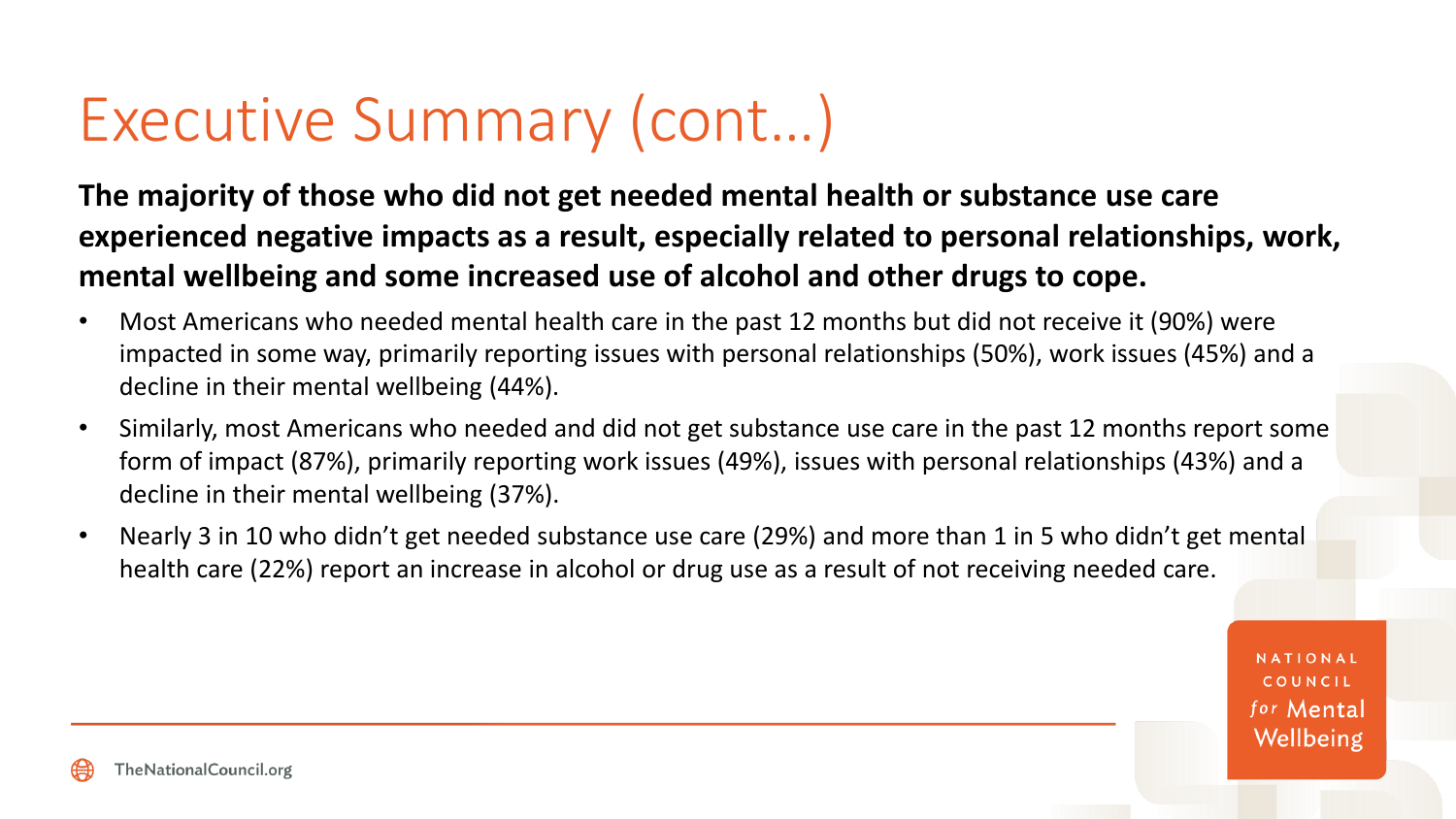#### **Top barriers to getting needed mental health care include cost, location and visit format offered.**

- More than a third of Americans who did not get needed mental health care in the past 12 months (37%) say costrelated issues (i.e., no insurance, out of pocket costs) prevented them from getting care.
- More than 1 in 4 Americans who did not get needed mental health care in the past 12 months (28%) say not being able to find a provider who was conveniently located prevented them from getting care.
- One-quarter of Americans who did not get needed mental health care in the past 12 months (25%) say not being able to find a provider who offers a visit format (e.g., in-person, telehealth) they feel comfortable with prevented them from getting care.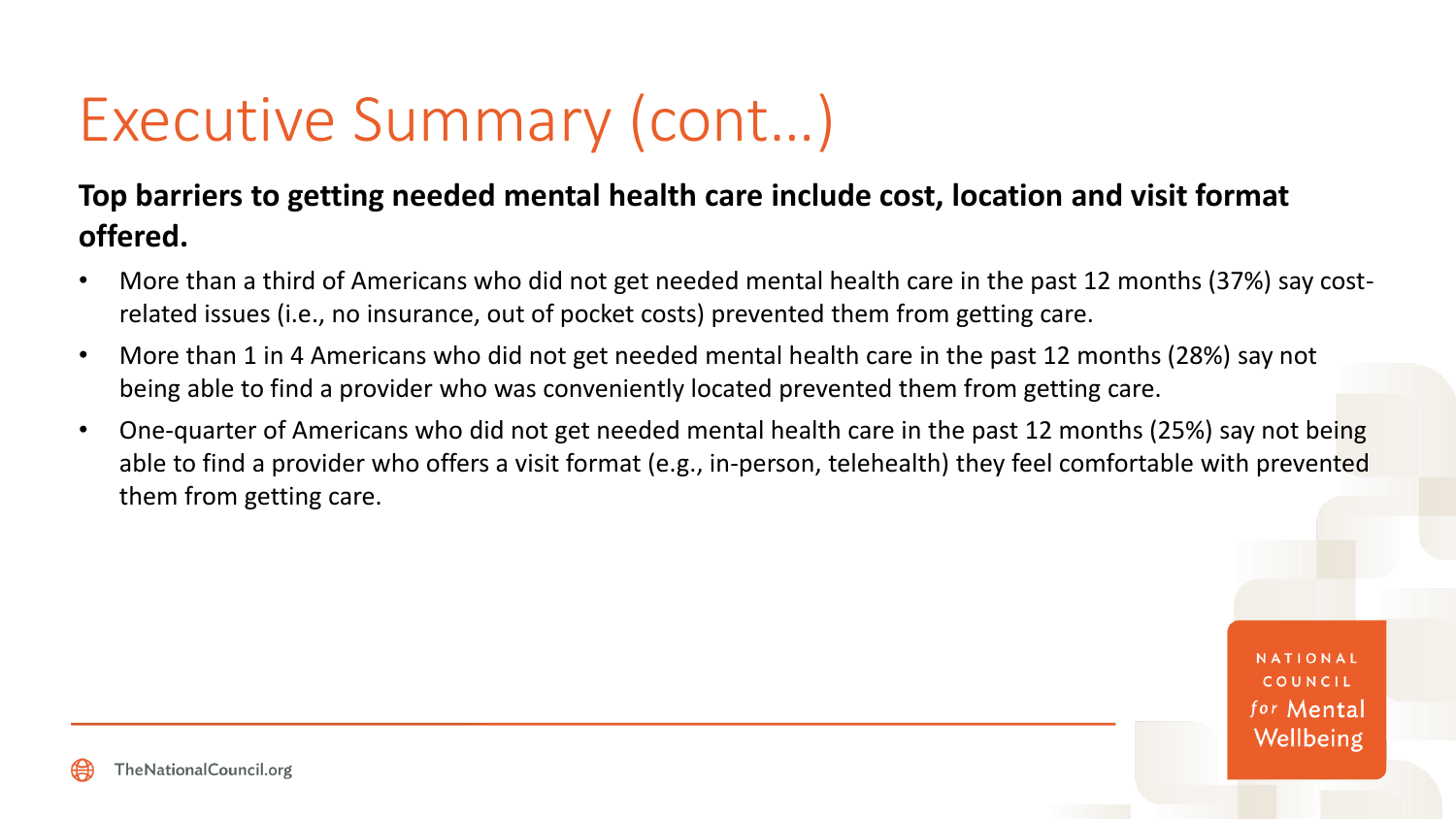#### **Top barriers to getting needed substance use care include cost, visit format offered and lack of immediate care options.**

- Nearly a third of Americans who did not get needed substance use care in the past 12 months (31%) say costrelated issues (i.e., no insurance, out of pocket costs) or not being able to find a provider who offers a visit format (e.g., in-person, telehealth) they feel comfortable with (31%) prevented them from getting care.
- More than 1 in 4 Americans who did not get needed substance use care in the past 12 months (28%) say not being able to get an appointment immediately when they needed care prevented them from getting that care.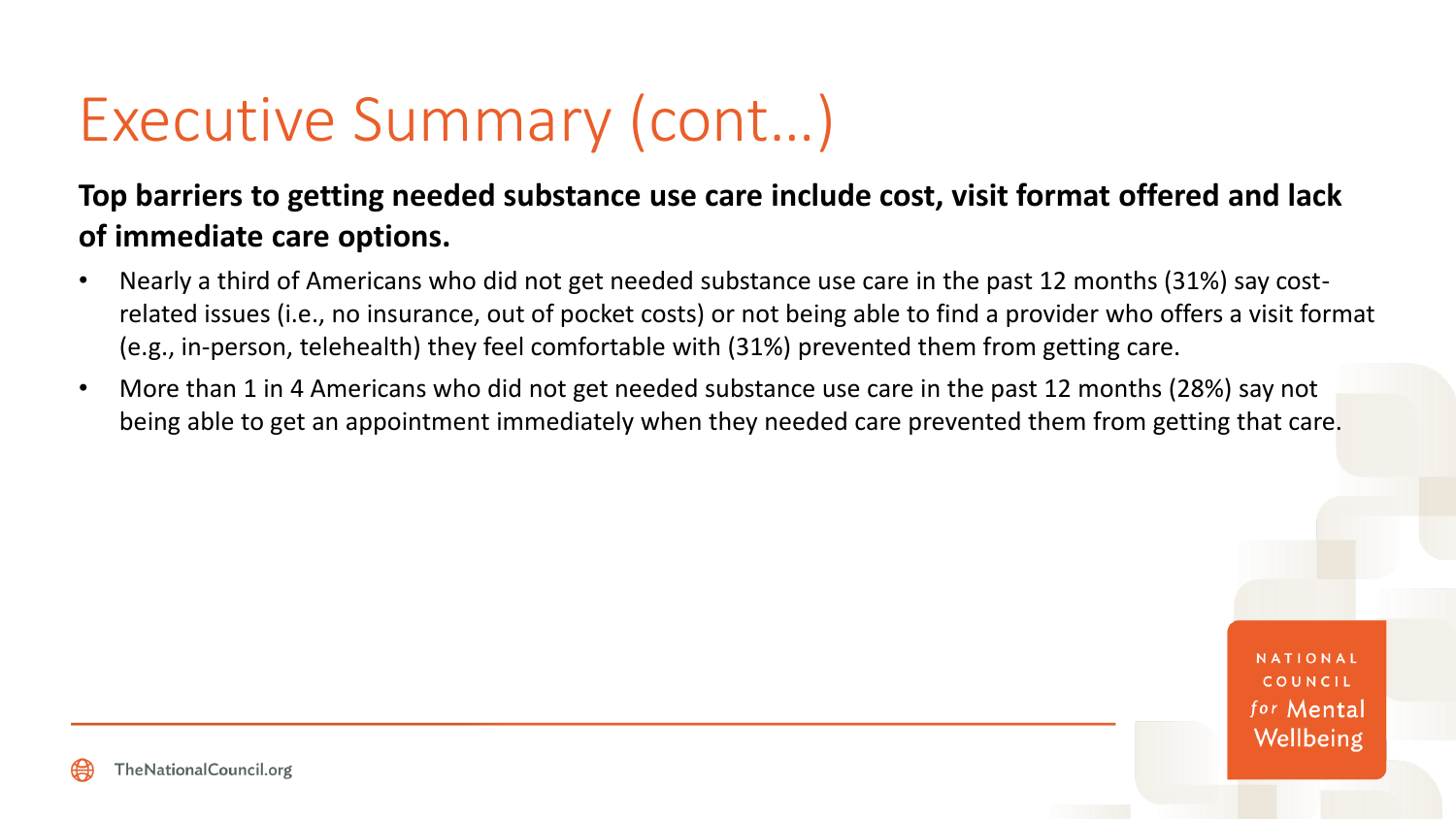#### **There are stark gender differences when it comes to overall mental wellbeing, challenges in getting care and impacts of not getting needed care.**

- Women are more likely than men to report fair (29% vs. 20%) or very poor/poor (12% vs. 7%) mental wellbeing.
- Among those who received needed mental health care in the past 12 months, men are more likely than women to have experienced difficulties in getting that care (74% vs. 58%).
- Among those who received needed substance use care in the past 12 months, men are more likely than women to have experienced difficulties in getting that care (87% vs. 69%).
- Among those who did not get needed mental health care in the past 12 months, women are significantly more likely than men to report a decline in mental wellbeing as a result (54% vs. 31%).
- Among those who did not get needed substance use care in the past 12 months, men are more likely than women to report an increase in alcohol/drug use as a result (39% vs. 19%).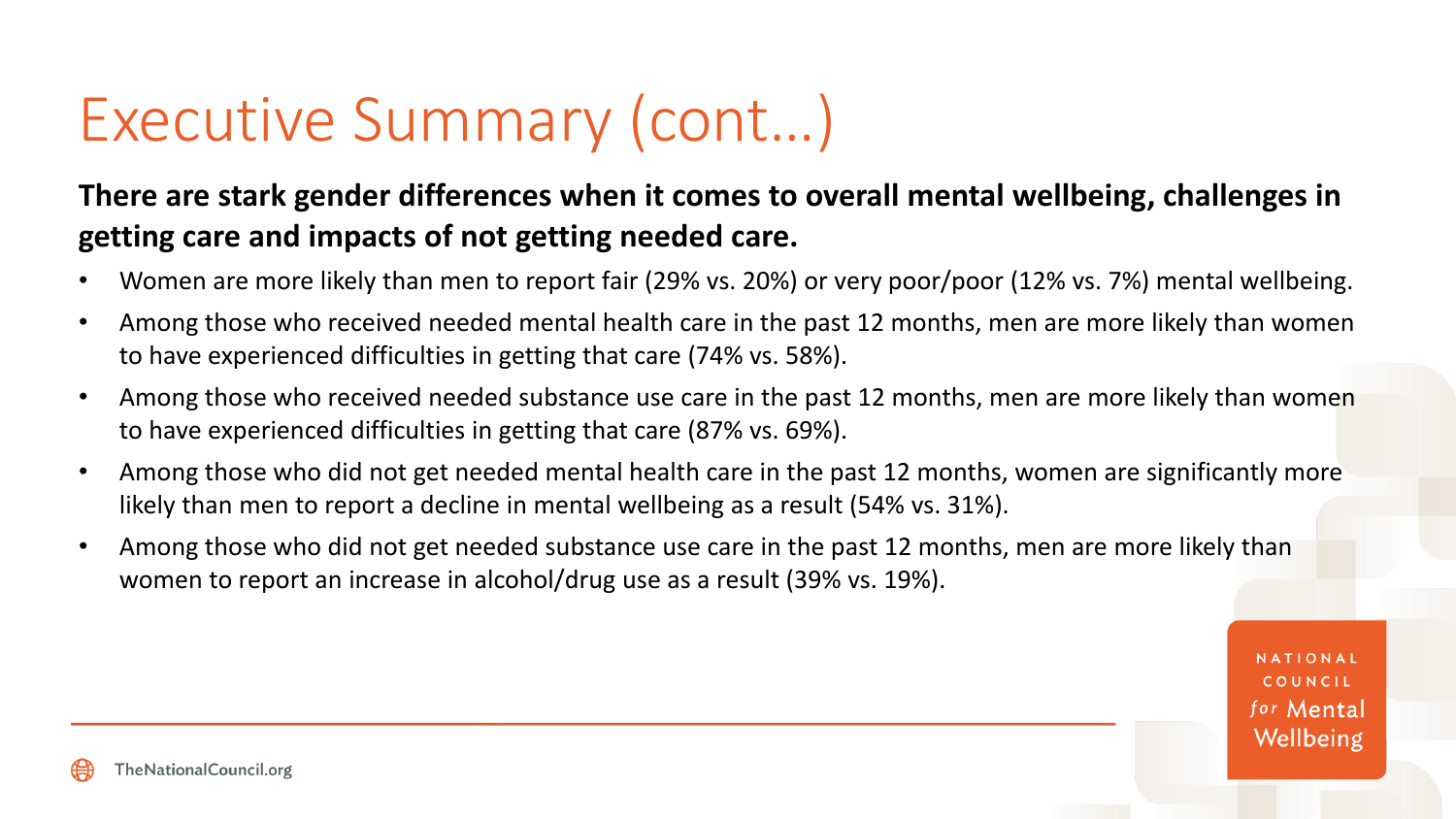#### **Insurance plays a major role in people not getting the care they need; many Americans believe it is easier to get care paying out-of-pocket.**

- More than 2 in 5 Americans who did not get needed mental health care in the past 12 months (43%) and over half who didn't get needed substance use care (52%) report various insurance-related issues as barriers to getting that care.
- 3 in 5 Americans (60%) believe there are not enough mental health care providers available who accept insurance.
- Nearly 3 in 5 Americans believe it is easier (59%) and faster (59%) to get mental health or substance use care if you pay out-of-pocket vs. use insurance.

COUNCIL for Mental Wellbeing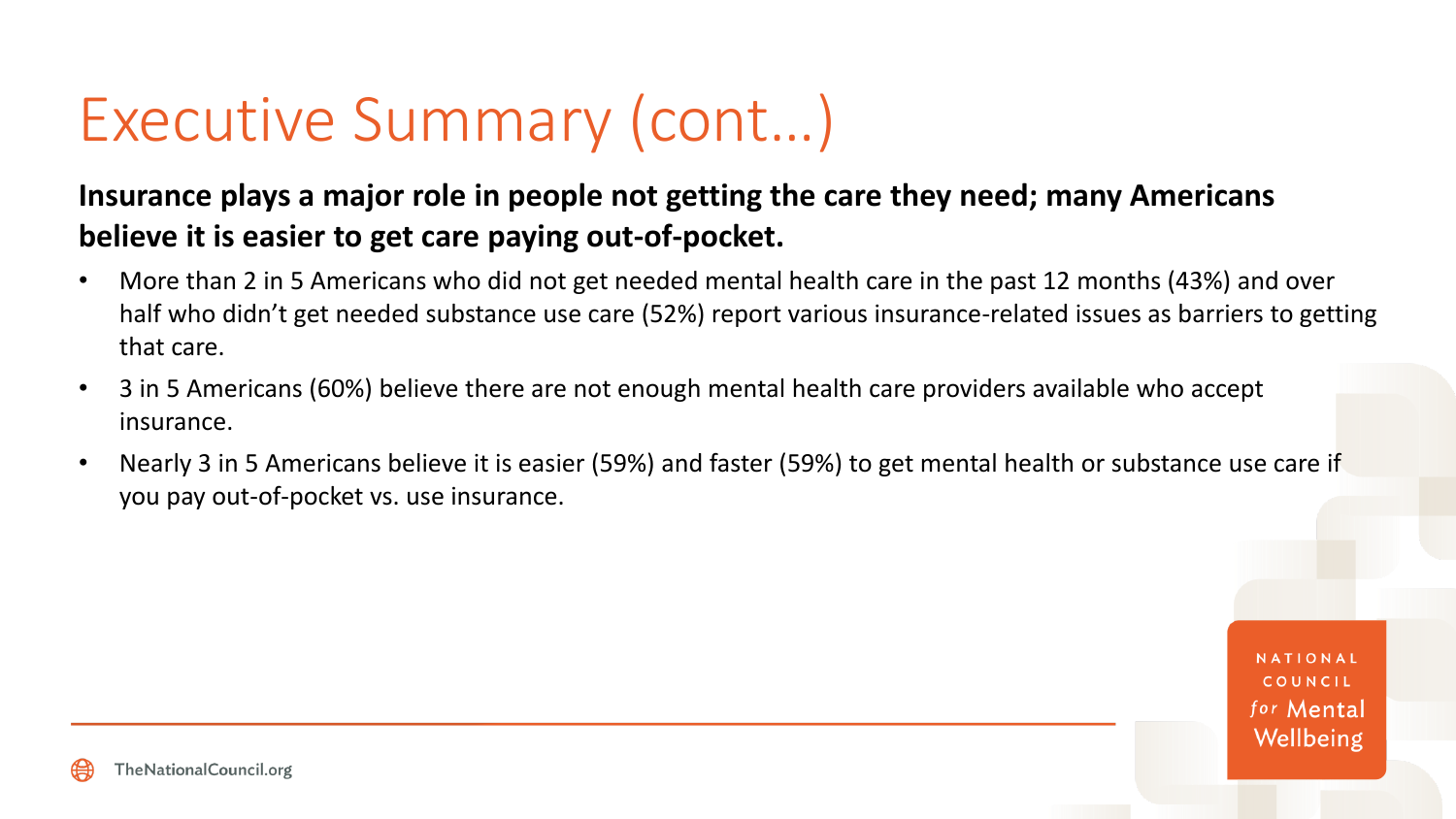#### **The majority of those who got needed mental health and substance use care struggled to do so and more than half ended up fronting a portion of the bill.**

- Two-thirds of Americans who received mental health care over the past 12 months (67%) experienced difficulties getting that care, with top struggles including inconvenient appointment times (26%), having to reach out to several providers to find one accepting new patients (23%) and having to wait too long to see a provider (22%).
- More than 4 in 5 Americans who received substance use care over the past 12 months (81%) had trouble getting that care, with top struggles including inconvenient appointment times (34%) or locations (27%), having to reach out to several providers to find one accepting new patients (26%) and having to wait too long to see a provider (26%).
- Less than half of Americans who received mental health (46%) or substance use (48%) care over the past 12 months say their insurance covered their care in full.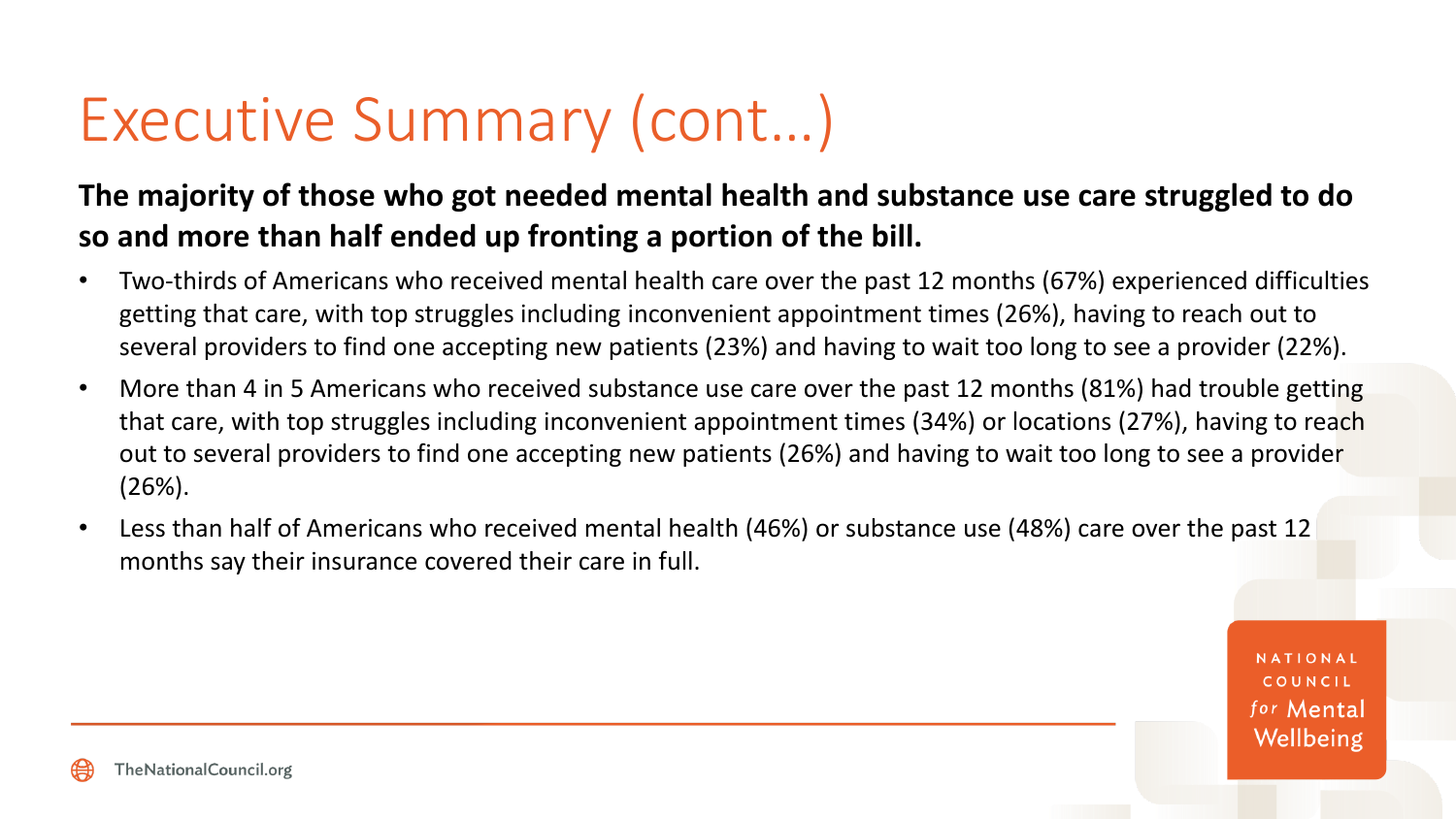#### **Providers need additional training to address cultural needs**

- More than 3 in 5 Americans (61%) feel that there are not enough mental health care providers who are trained to address issues specific to race, ethnicity, sexual orientation, socioeconomic status, etc.
- About 1 in 10 Americans who didn't get needed mental health care in the past 12 months (13%) cite it was because they couldn't find a provider who was a good cultural fit and nearly 1 in 5 who didn't get needed substance use care (17%) say the same.
- Nearly 1 in 5 Americans who received mental health care in the past 12 months (17%) say they struggled to get care because they were unable to find a provider who was a good cultural fit and nearly 1 in 4 who received substance use care (24%) say the same.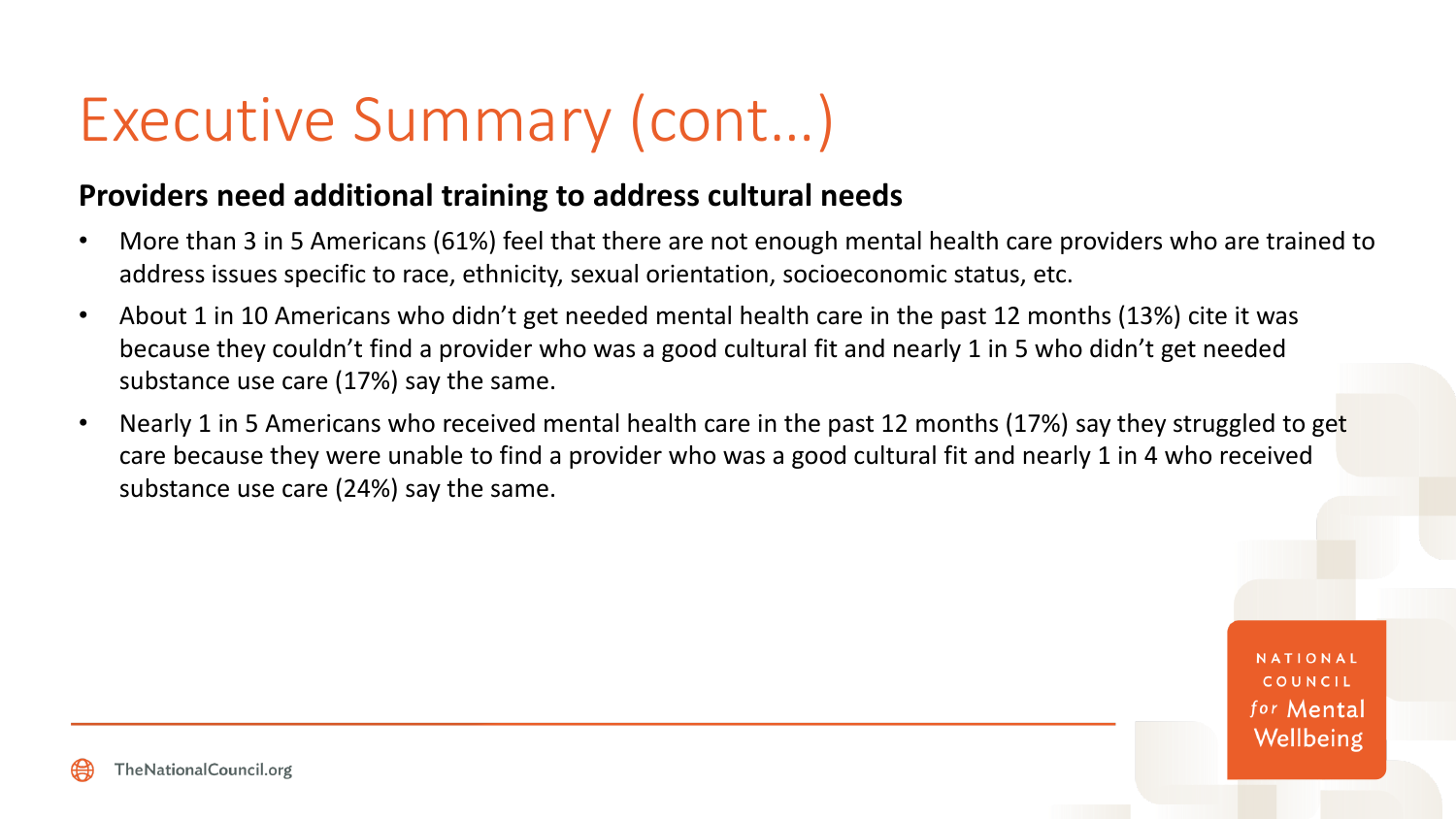## Detailed Findings

NATIONAL COUNCIL for Mental Wellbeing



**BASE: ALL RESPONDENTS (n=2,053) Q11** Which of the following health conditions have you been diagnosed with by a health care professional? Please select all that apply.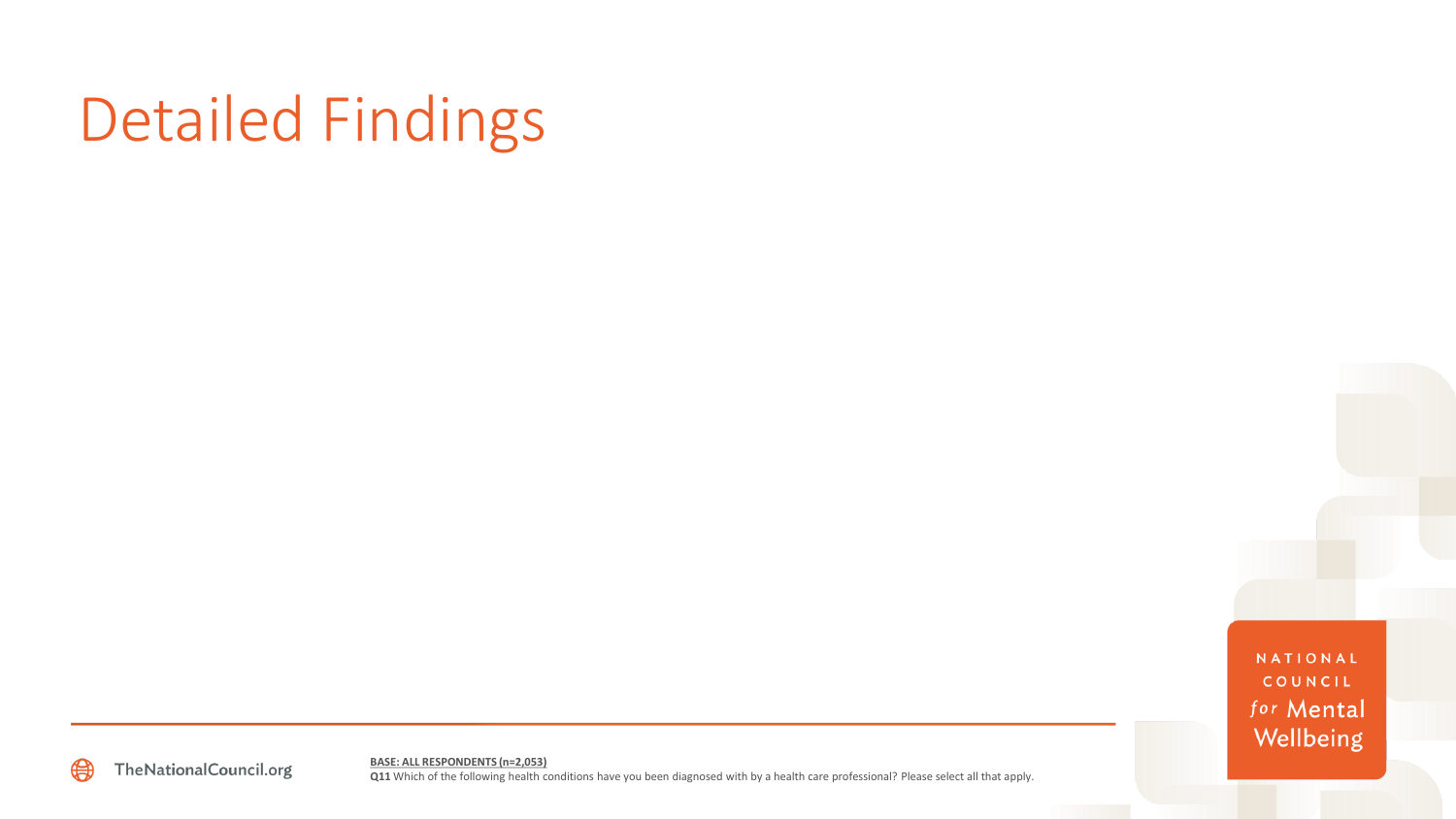While a majority of Americans report good or excellent mental wellbeing, many report less than good mental wellbeing.



State of Mental Wellbeing

**BASE: ALL RESPONDENTS (n=2,053) Q1a** How would you rate your overall mental wellbeing (i.e., the ability to handle life and its various stresses and challenges)?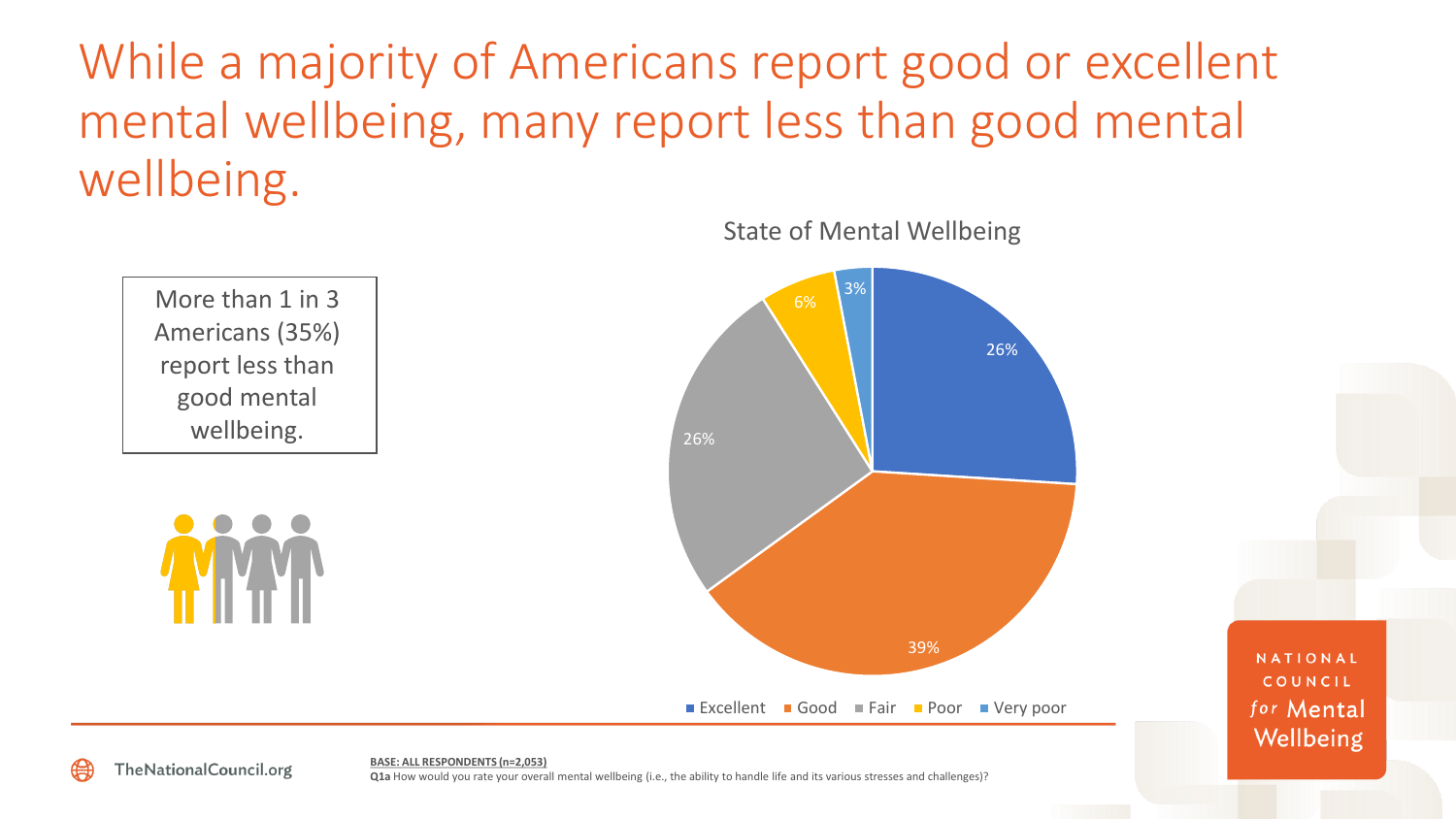## Certain demographics report less than good mental wellbeing at much higher rates.

Women, those with lower annual household incomes, those who have been diagnosed with a mental health or substance use condition and those who did not receive needed mental health care in the past 12 months.



Mental Wellbeing Status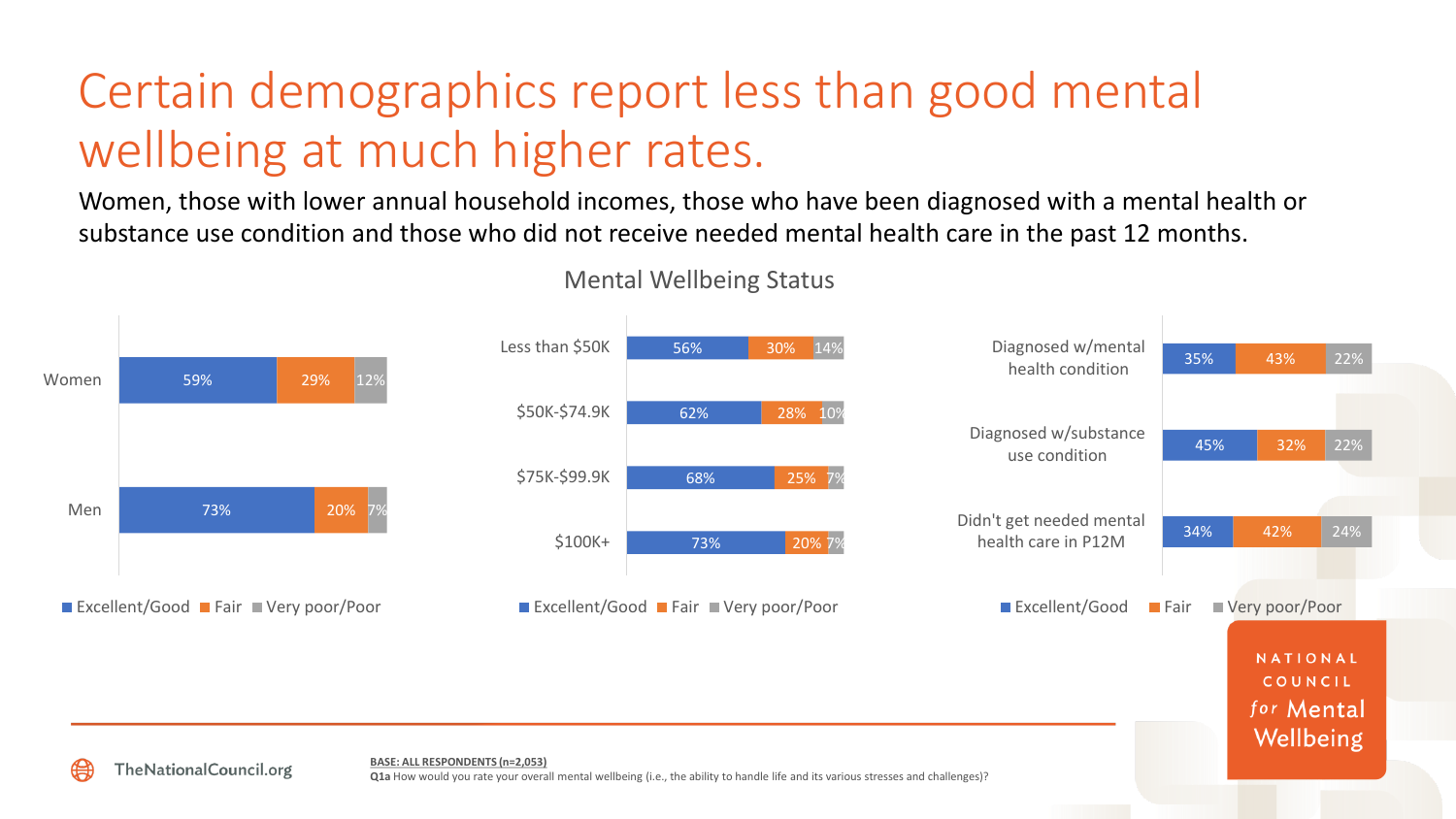Many Americans did not receive needed mental health care over the past 12 months, twice as many as those who had unmet physical health care needs.



Experience Among Those Who Needed Care In Past 12 Months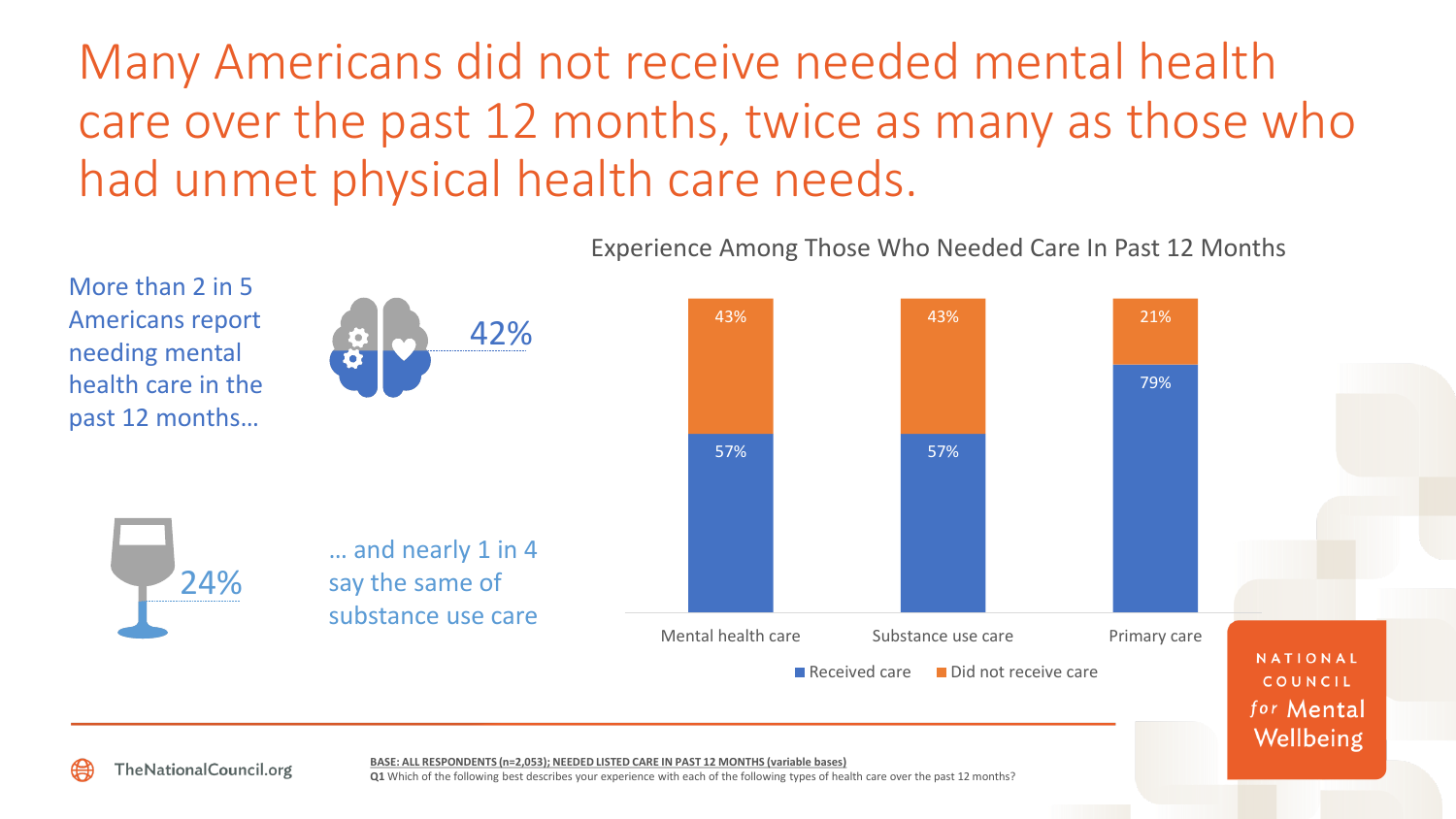A majority think it's harder to find a mental health vs. physical health provider and would be more likely to get mental health/substance use care if they could with their PCP.

% of Americans Who Agree

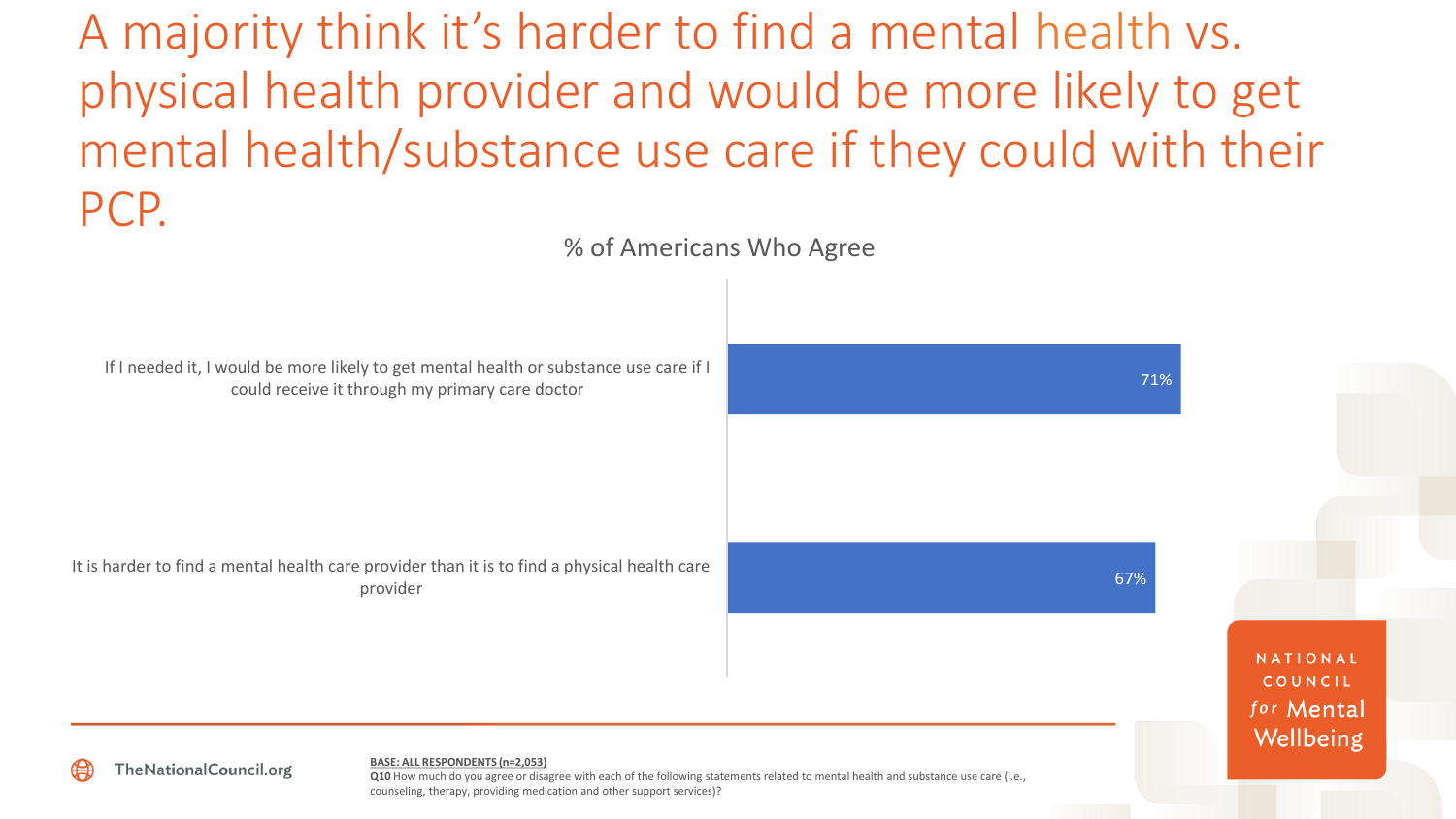Most who did not get needed mental health or substance use care experienced negative impacts, predominately personal relationship and job issues.



**BASE: NEEDED SUBSTANCE USE CARE IN P12M AND DID NOT RECEIVE IT (n=250)**

**Q7** What happened as a result of you not being able to get the substance use care you needed in the past 12 months? Please select all that apply.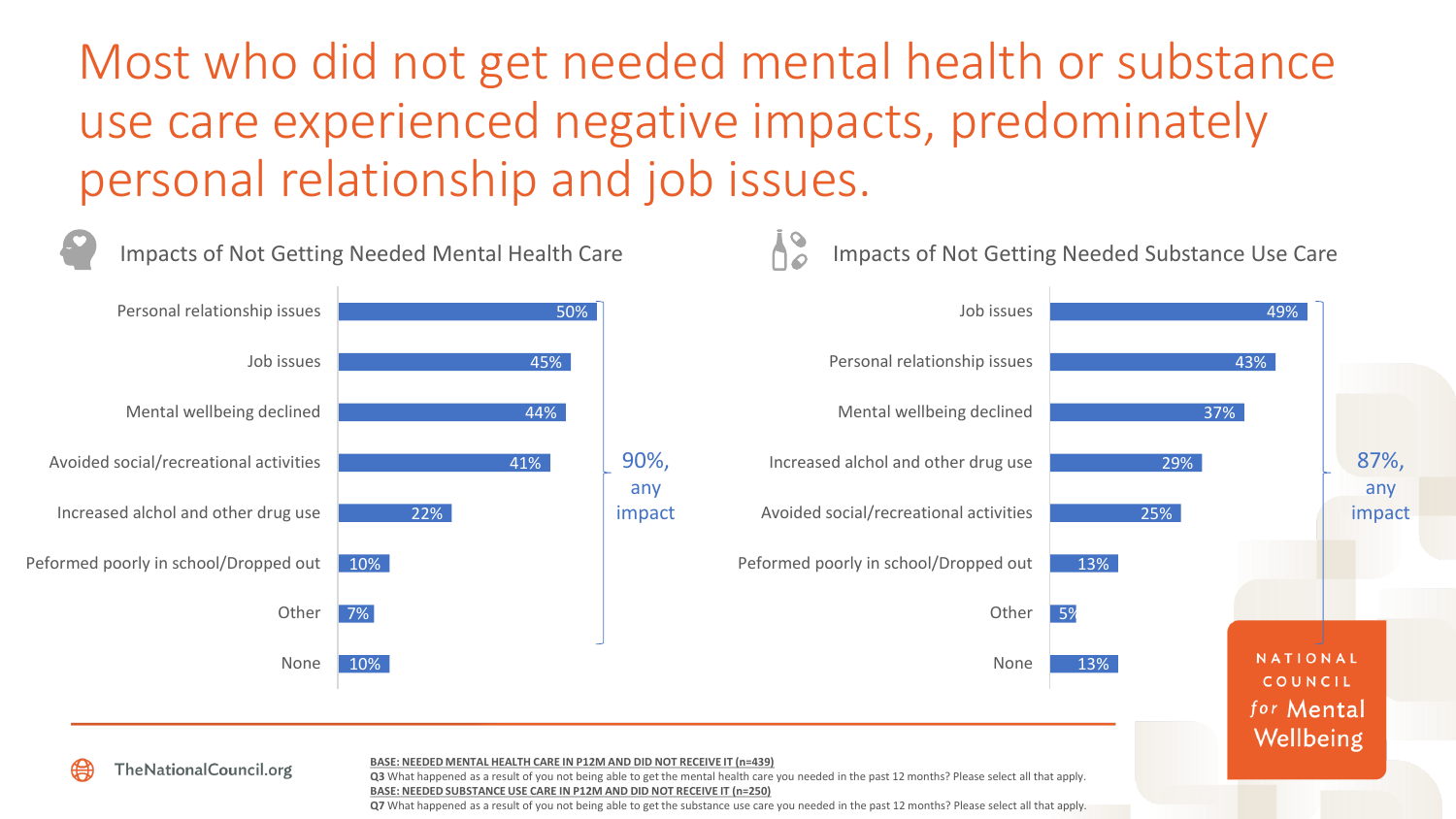Women are significantly more likely than men to report a decline in mental wellbeing due to not getting mental health care.



Impacts of Not Getting Needed Mental Health Care



**BASE: NEEDED MENTAL HEALTH CARE IN P12M AND DID NOT RECEIVE IT (n=439)**

**Q3** What happened as a result of you not being able to get the mental health care you needed in the past 12 months? Please select all that apply.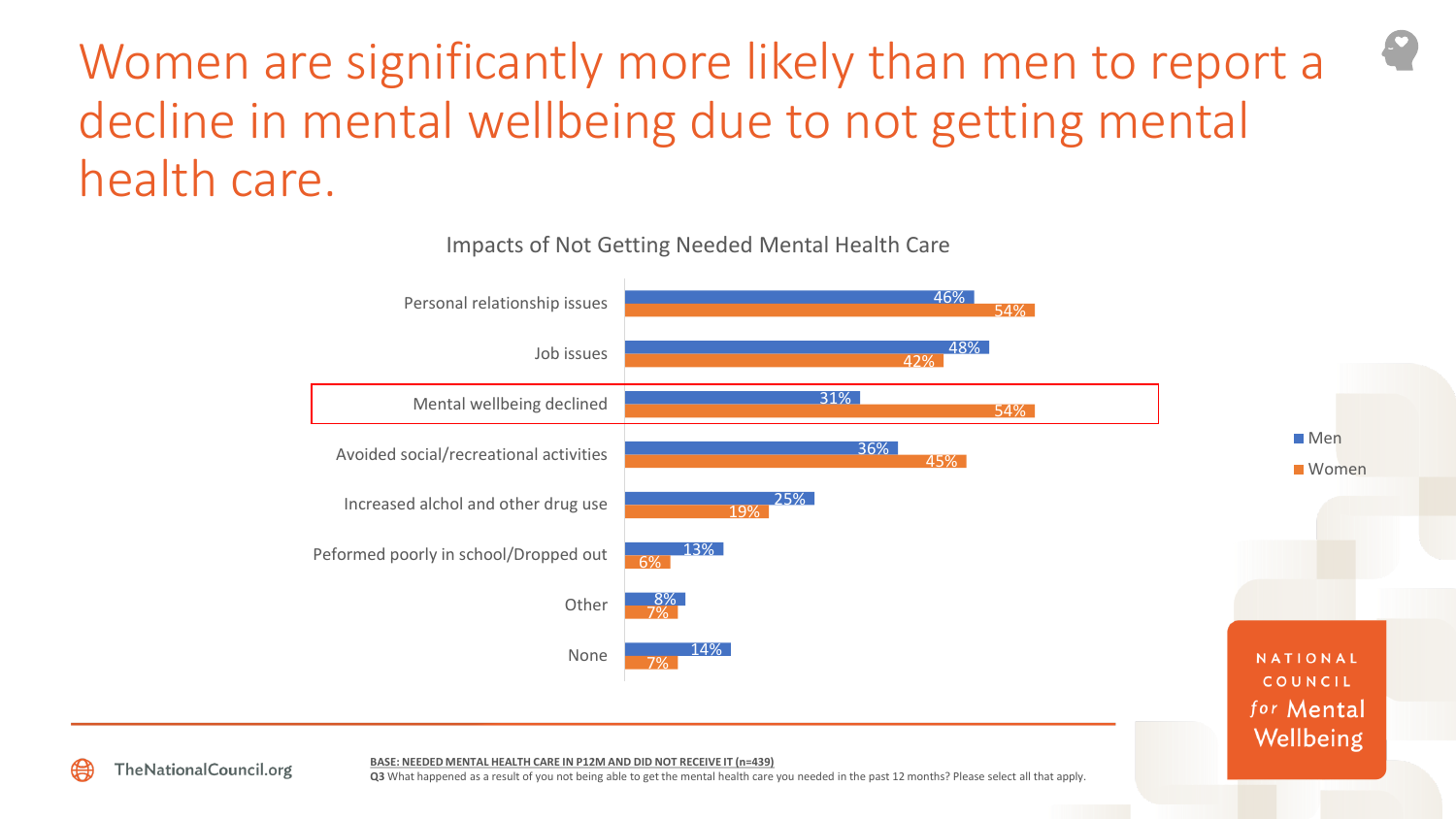## Men are significantly more likely than women to report increased alcohol/drug use due to not getting needed substance use care.

Impacts of Not Getting Needed Substance Use Care



**BASE: NEEDED SUBSTANCE USE CARE IN P12M AND DID NOT RECEIVE IT (n=250)**

**Q7** What happened as a result of you not being able to get the substance use care you needed in the past 12 months? Please select all that apply.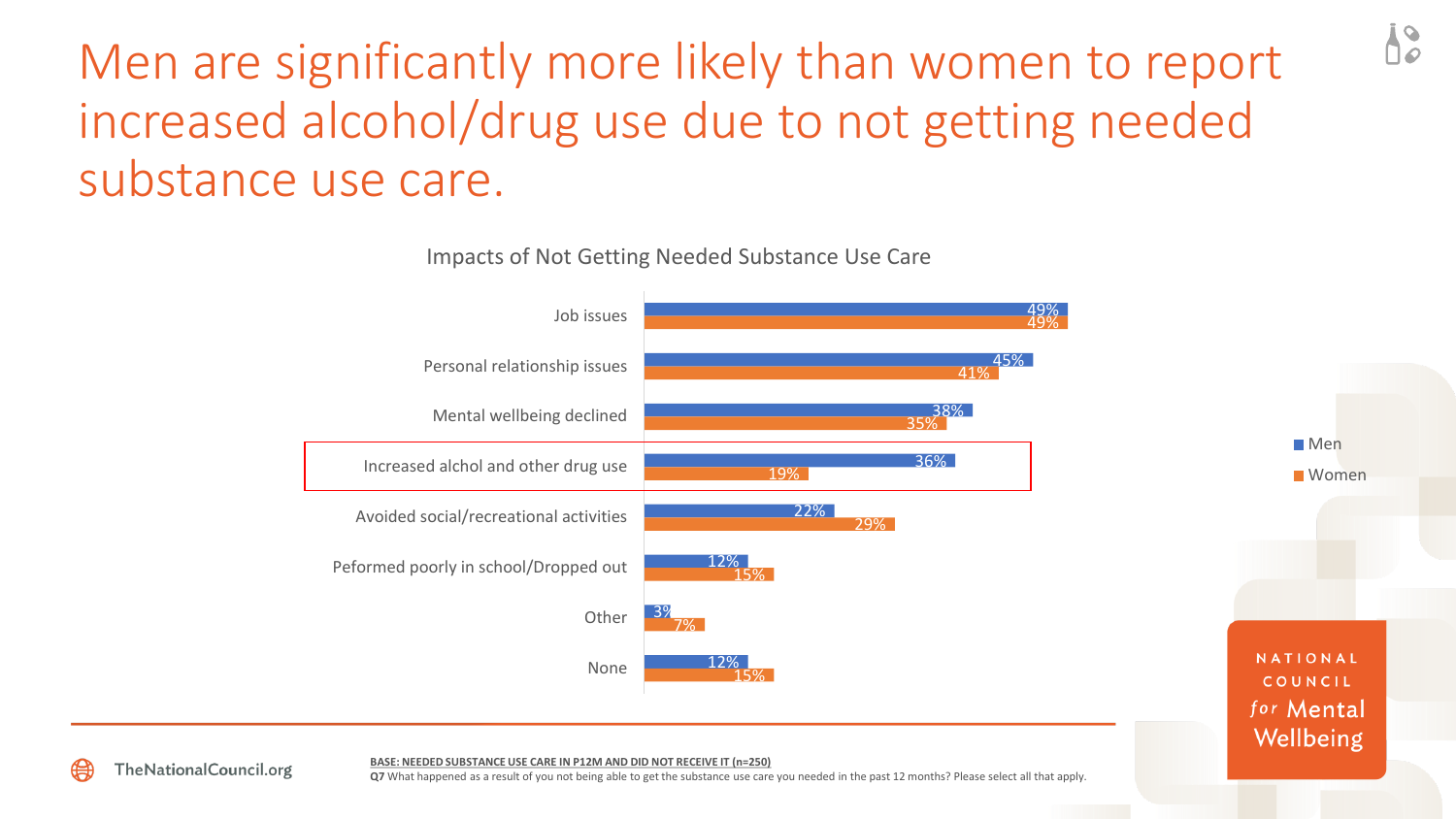## Top barriers to getting mental health care include costrelated issues, location and visit format offered.

#### Barriers To Receiving Mental Health Care



**Q2** Which of the following are reasons why you did not get the mental health care you needed in the past 12 months? Please select all that apply.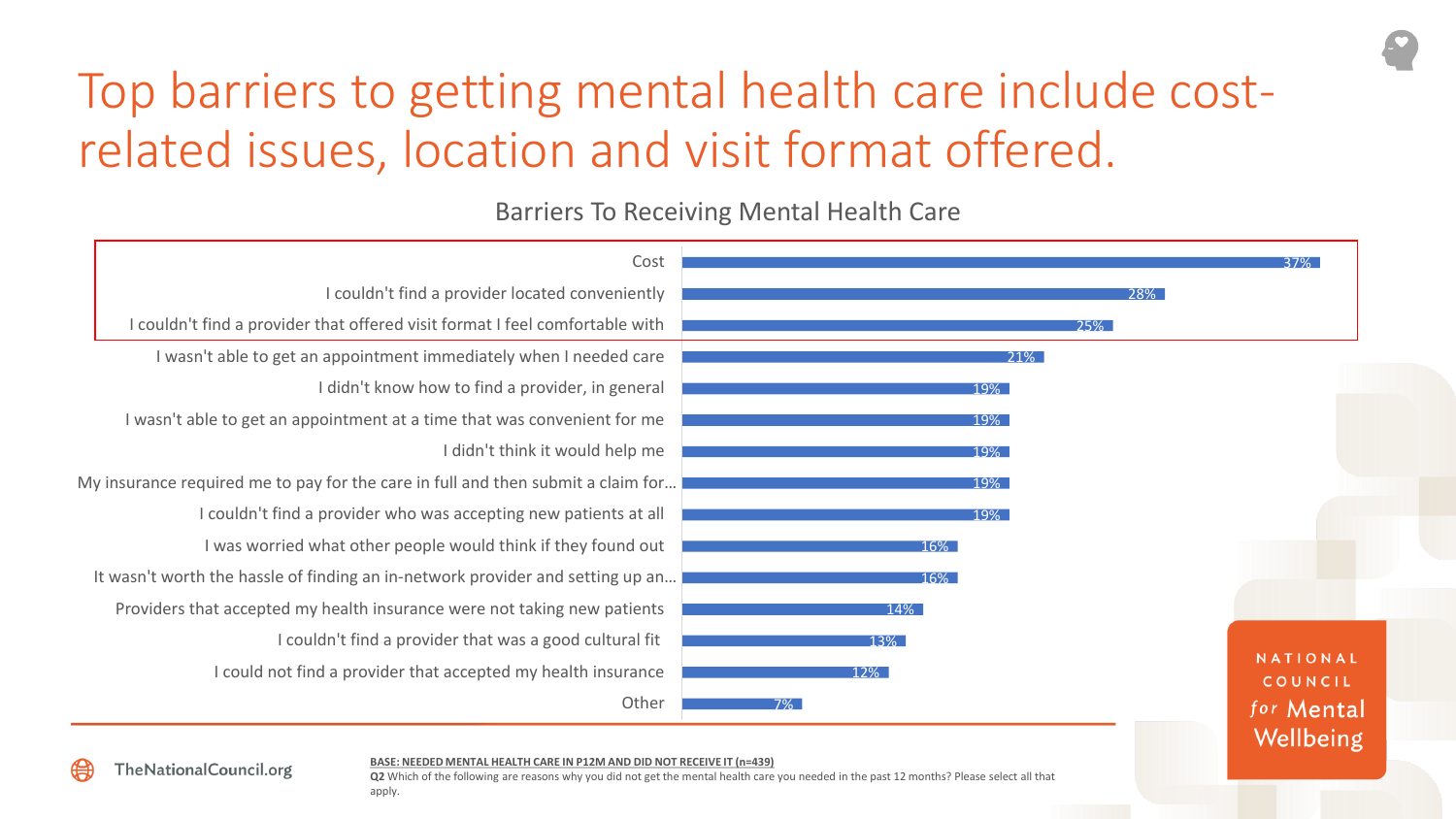### Top barriers to getting substance use care include costrelated issues, visit format offered and lack of immediate care options.

#### Barriers To Receiving Substance Use Care



**BASE: NEEDED SUBSTANCE USE CARE IN P12M AND DID NOT RECEIVE IT (n=250)**

**Q6** Which of the following are reasons why you did not get the substance use care you needed in the past 12 months? Please select all that apply.

**TheNationalCouncil.org**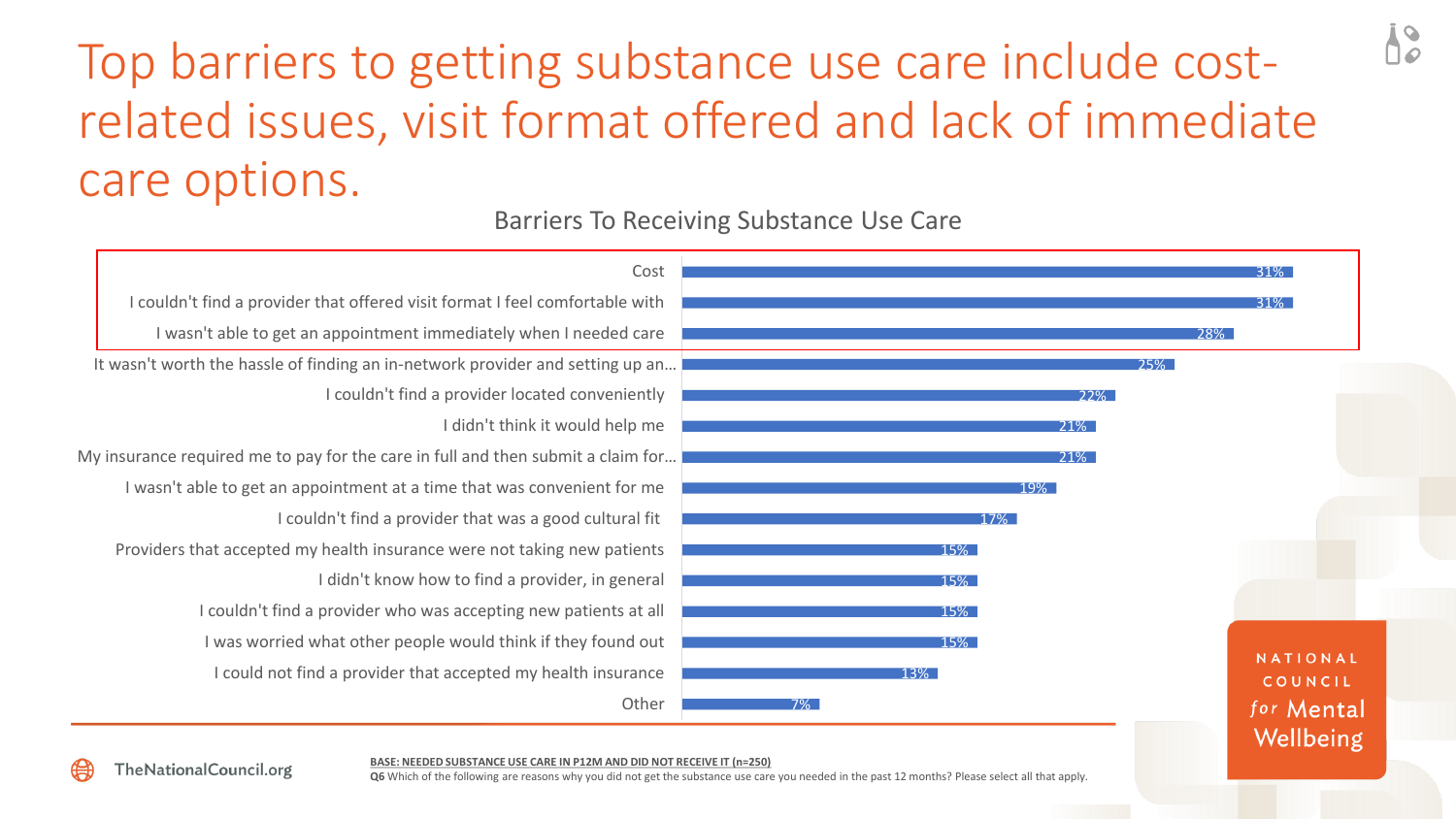## Two-thirds struggled to get mental health care, commonly due to inconvenient appointment times, having to reach out to multiple providers and waiting too long to be seen.

Difficulties Experienced When Getting Mental Health Care In Past 12 Months



**BASE: RECIEVED MENTAL HEALTH CARE IN P12M (n=551)**

**Q4** Over the past 12 months, which of the following difficulties did you face when receiving mental health care? Please select all that apply.

**TheNationalCouncil.org**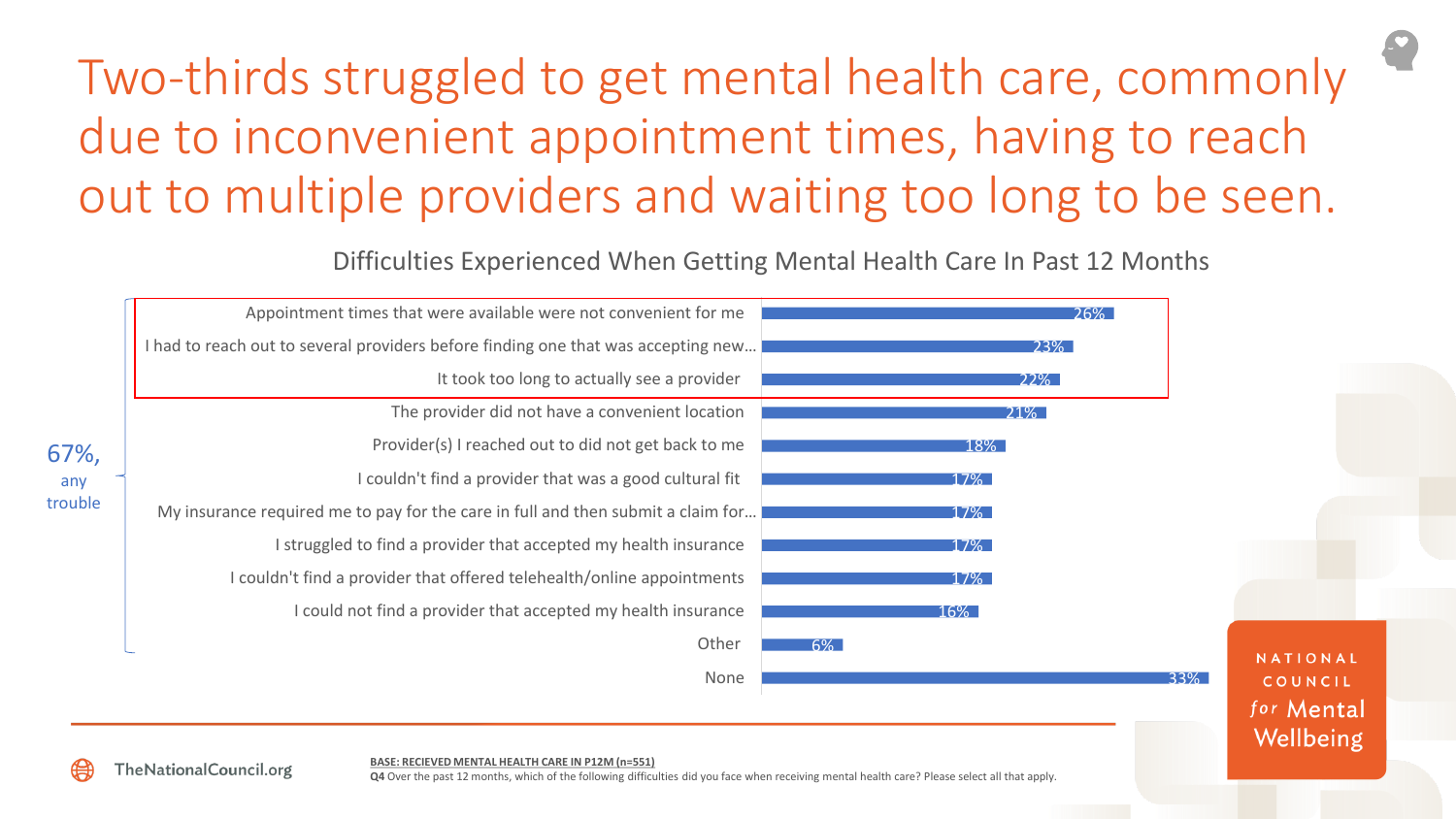## Among those who received mental health care, men are more likely than women to report having difficulty getting it, especially related to providers.

Difficulties Experienced When Getting Mental Health Care In Past 12 Months

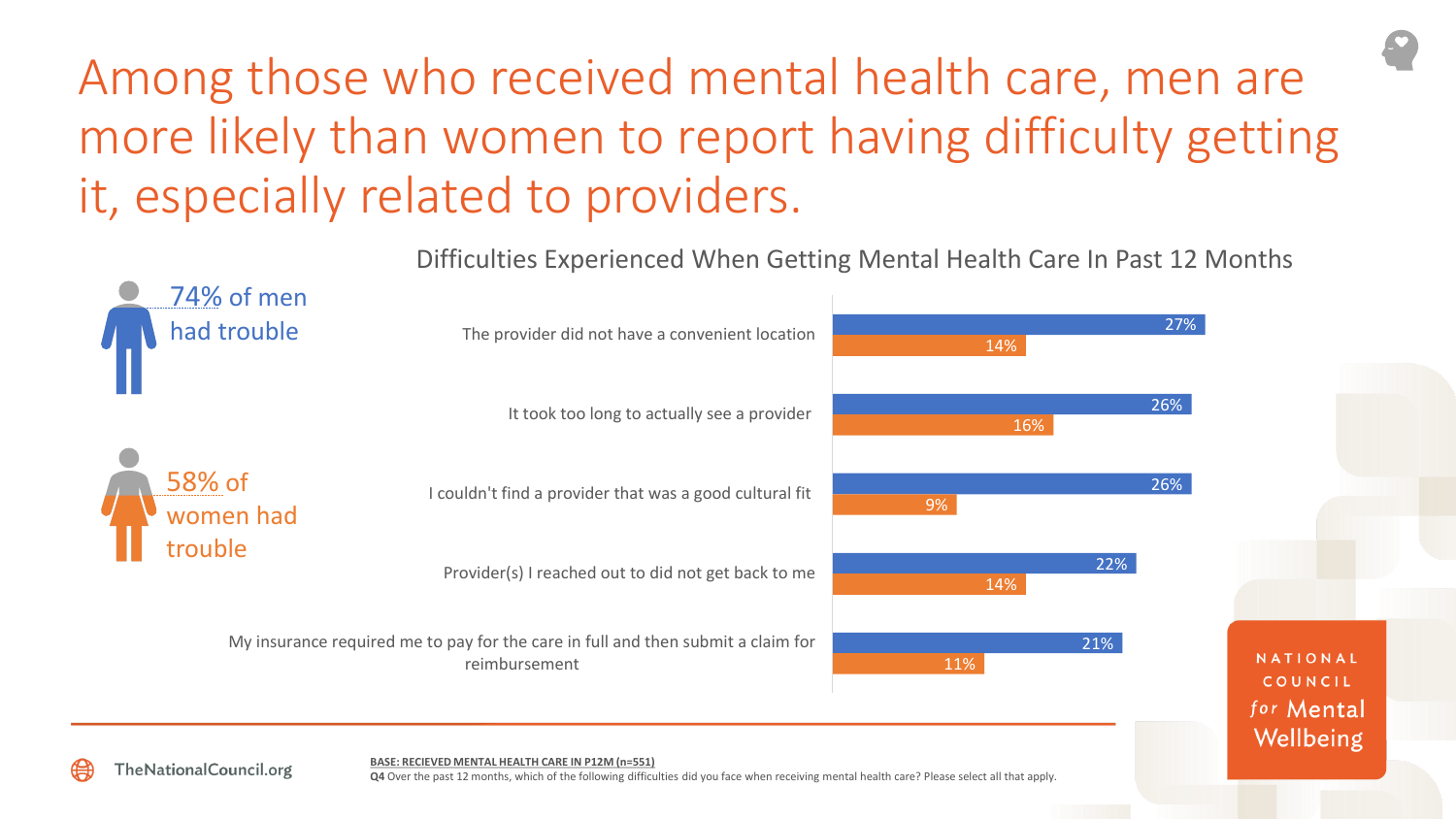## Among those who received substance abuse care, a majority had trouble getting it, commonly due to inconvenient appointment options, having to reach out to multiple providers and waiting too long to be seen.

Difficulties Experienced When Getting Substance Use Care In Past 12 Months

|               | Appointment times that were available were not convenient for me                      | $34\%$     |                       |
|---------------|---------------------------------------------------------------------------------------|------------|-----------------------|
|               | The provider did not have a convenient location                                       | <b>27%</b> |                       |
|               | It took too long to actually see a provider                                           | 26%        |                       |
|               | I had to reach out to several providers before finding one that was accepting new $ $ | <b>26%</b> |                       |
| $\frac{9}{6}$ | My insurance required me to pay for the care in full and then submit a claim for      | 25%        |                       |
| ny            | I couldn't find a provider that was a good cultural fit                               | 24%        |                       |
| uble          | I struggled to find a provider that accepted my health insurance                      | 22%        |                       |
|               | Provider(s) I reached out to did not get back to me                                   | $21\%$     |                       |
|               | I could not find a provider that accepted my health insurance                         | 19%        |                       |
|               | I couldn't find a provider that offered telehealth/online appointments                | 18%        |                       |
|               | Other                                                                                 | $8\%$      | NATIONAL              |
|               | None                                                                                  | 19%        | COUNCIL<br>for Mental |

#### **BASE: RECIEVED SUBSTANCE USE CARE IN P12M (n=304)**

81%,

a tro

**TheNationalCouncil.org** 

**Q8** Over the past 12 months, which of the following difficulties did you face when receiving substance use care? Please select all that apply.

Wellbeing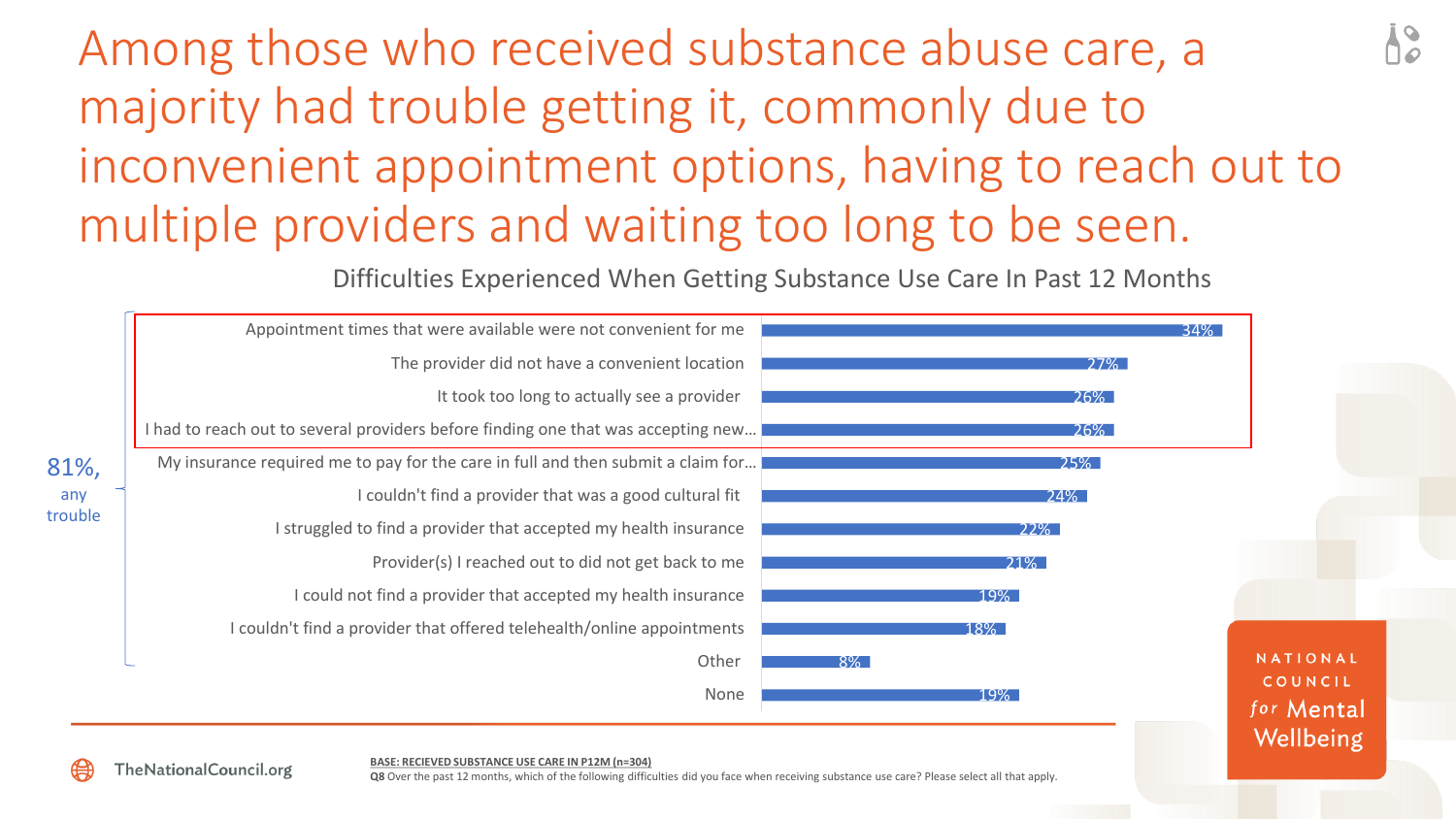Among those who received substance use care, men are more likely than women to report difficulty in getting it, especially related to appointment times.

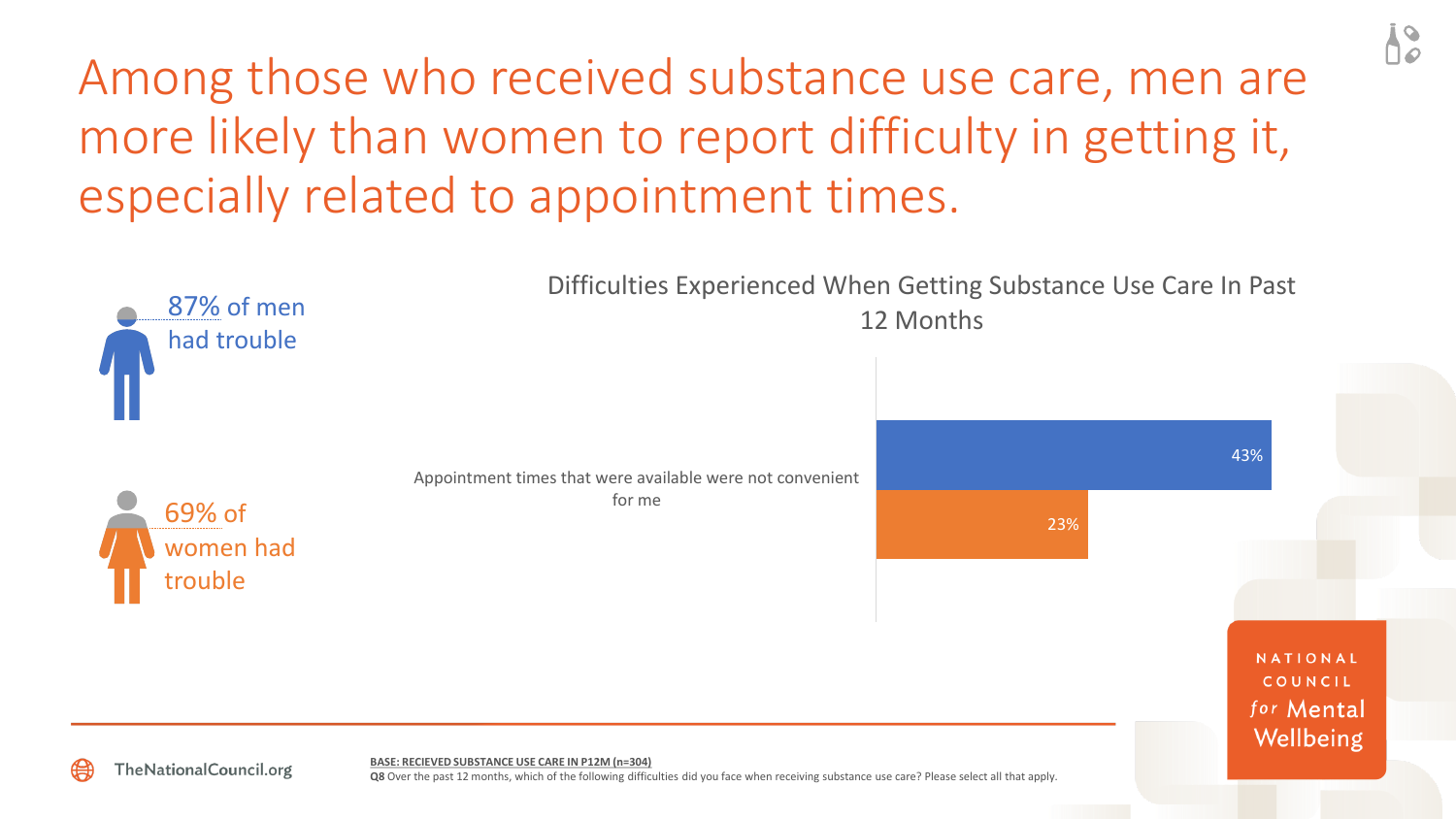Insurance poses a roadblock to people not getting the care they need and makes it more difficult, even when getting that care.

More than 2 in 5 who didn't get needed mental health care cite insurance-related reasons for not doing so…



More than a third who got mental health care cite insurance-related difficulties in getting that care... 35%





… and more than half who didn't get needed substance use care cite the same



… and nearly half who got substance use care cite the

same

**NATIONAL** COUNCIL for Mental Wellbeing

#### **BASE: NEEDED MENTAL HEALTH CARE IN P12M AND DID NOT RECEIVE IT (n=439)**

**Q2** Which of the following are reasons why you did not get the mental health care you needed in the past 12 months? Please select all that apply. **Q4** Over the past 12 months, which of the following difficulties did you face when receiving mental health care? Please select all that apply. **BASE: NEEDED SUBSTANCE USE CARE IN P12M AND DID NOT RECEIVE IT (n=250)**

**Q6** Which of the following are reasons why you did not get the substance use care you needed in the past 12 months? Please select all that apply. **Q8** Over the past 12 months, which of the following difficulties did you face when receiving substance use care? Please select all that apply.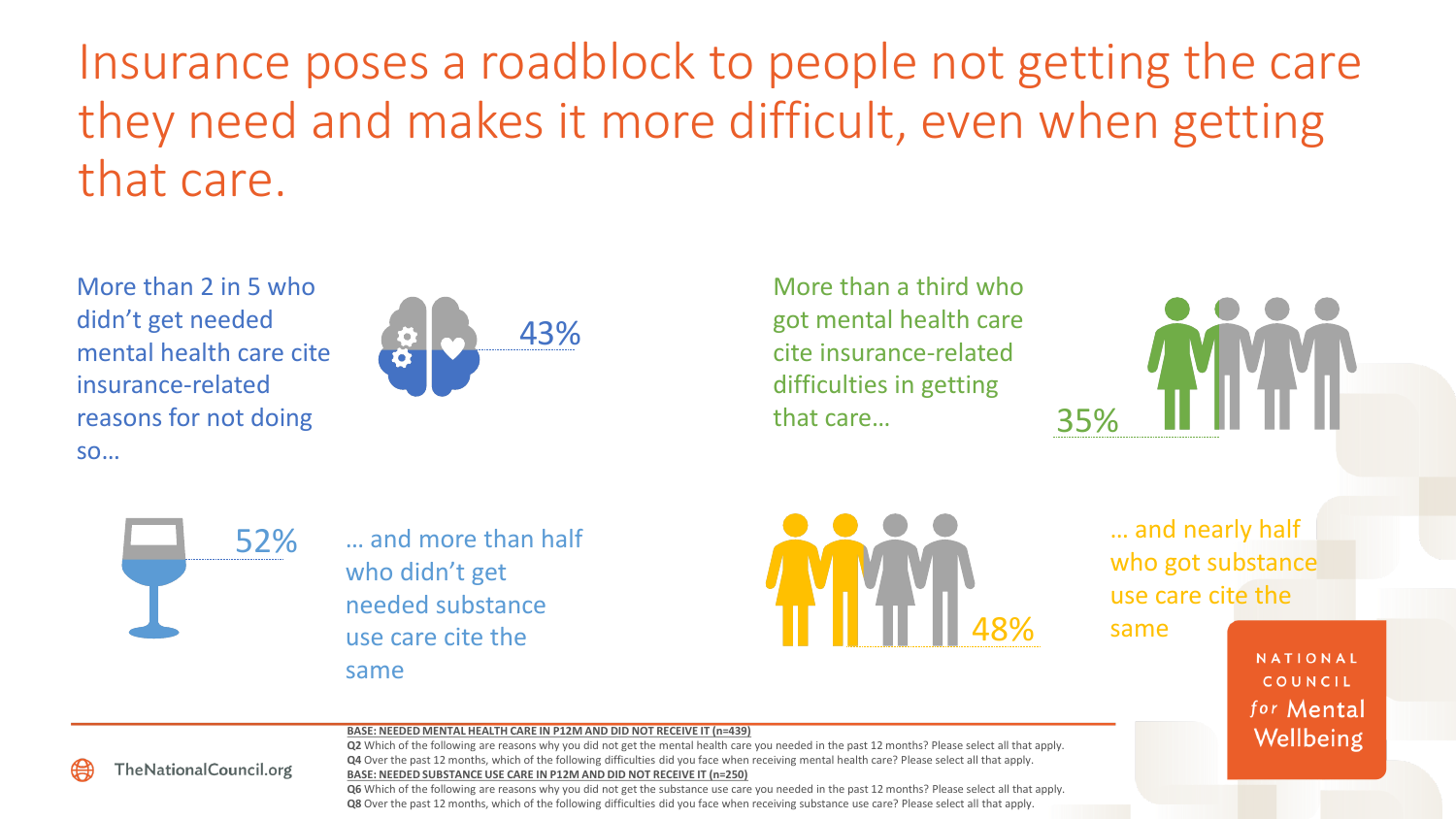Many Americans believe it is easier to get mental health or substance use care by paying out-of-pocket instead of using insurance.

60% 59% 59% There are not enough mental health care providers available that accept health insurance as payment It is easier to get mental health or substance use care if you pay out-ofpocket versus use insurance It is faster to get mental health or substance use care if you pay out-ofpocket versus use insurance % of Americans Who Agree

NATIONAL COUNCIL for Mental Wellbeing

**BASE: ALL RESPONDENTS (n=2,053)**



Q10 How much do you agree or disagree with each of the following statements related to mental health and substance use care (i.e., counseling, therapy, providing medication and other support services)?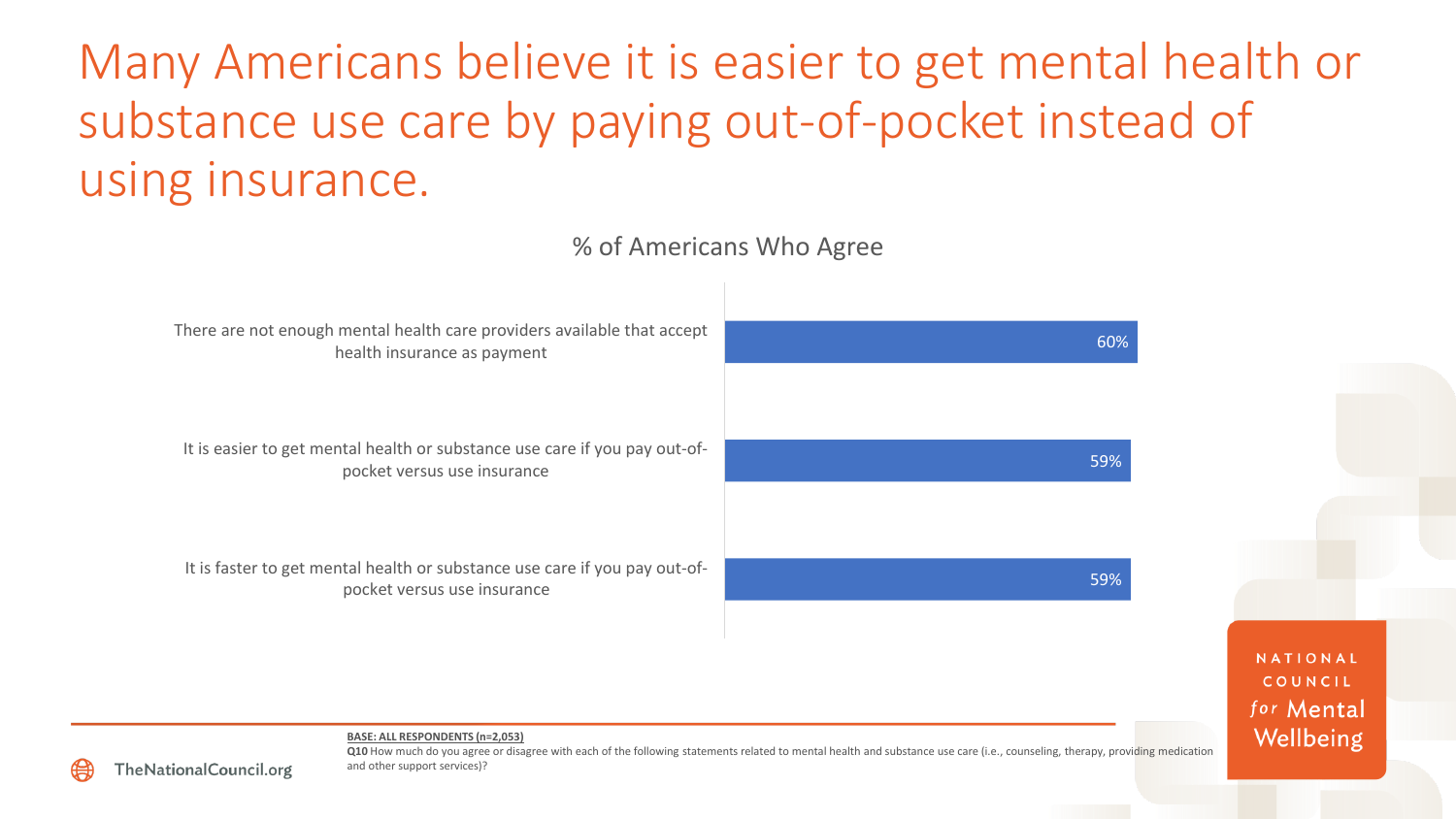## Less than half who received care say insurance covered it in full, many paid out-of-pocket.



#### Payment for Care

**Q9** Which of the following describe how you paid for the substance use care you received in the past 12 months? Please select all that apply.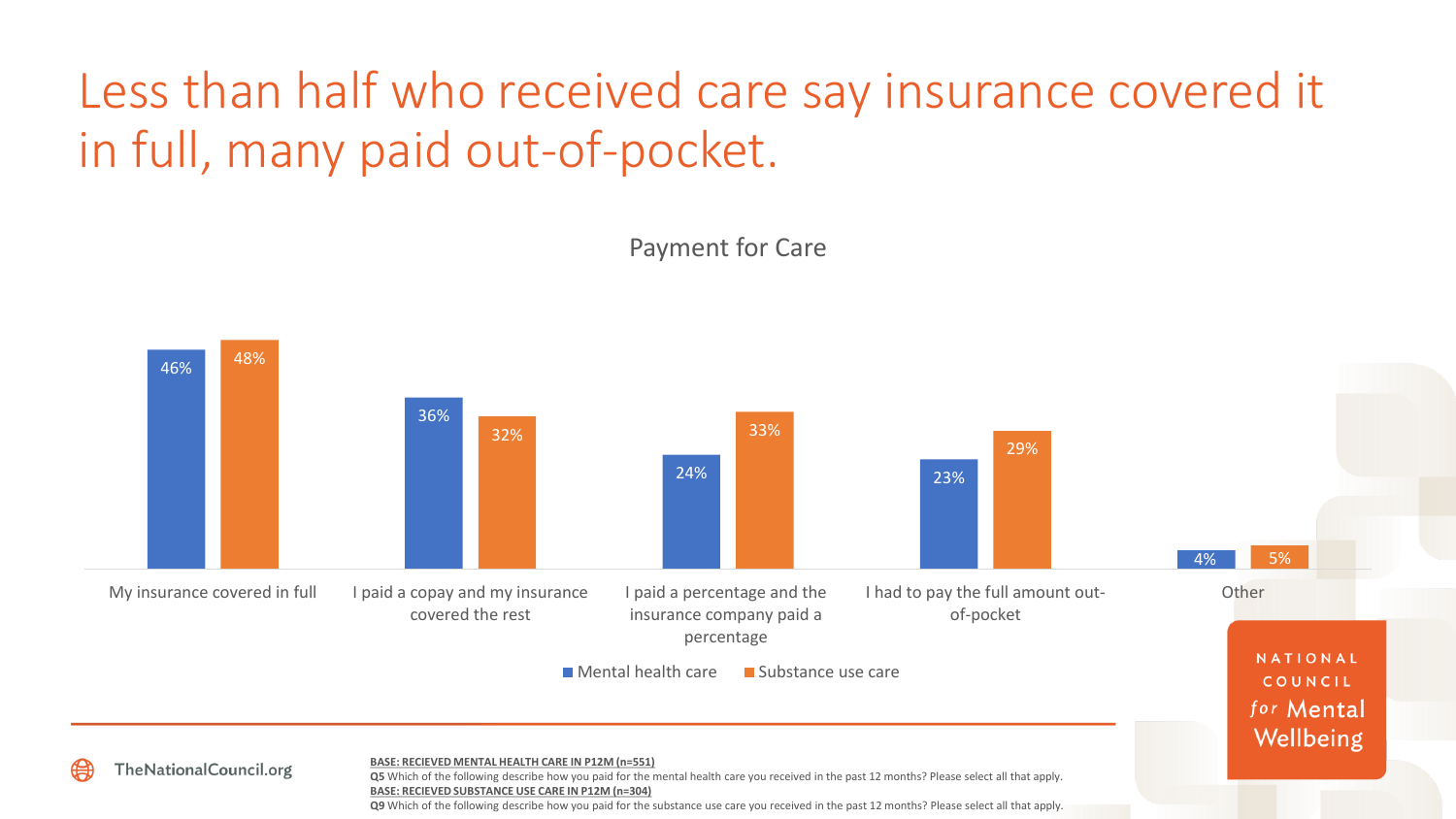## Americans recognize there is a lack of providers trained to address cultural issues.

There aren't enough mental health care providers who are trained to address issues specific to race, ethnicity, sexual orientation, socioeconomic status, etc.



**NATIONAL** COUNCIL for Mental Wellbeing

#### **BASE: ALL RESPONDENTS (n=2,053)**

**Q10** How much do you agree or disagree with each of the following statements related to mental health and substance use care (i.e., counseling, therapy, providing medication and other support services)?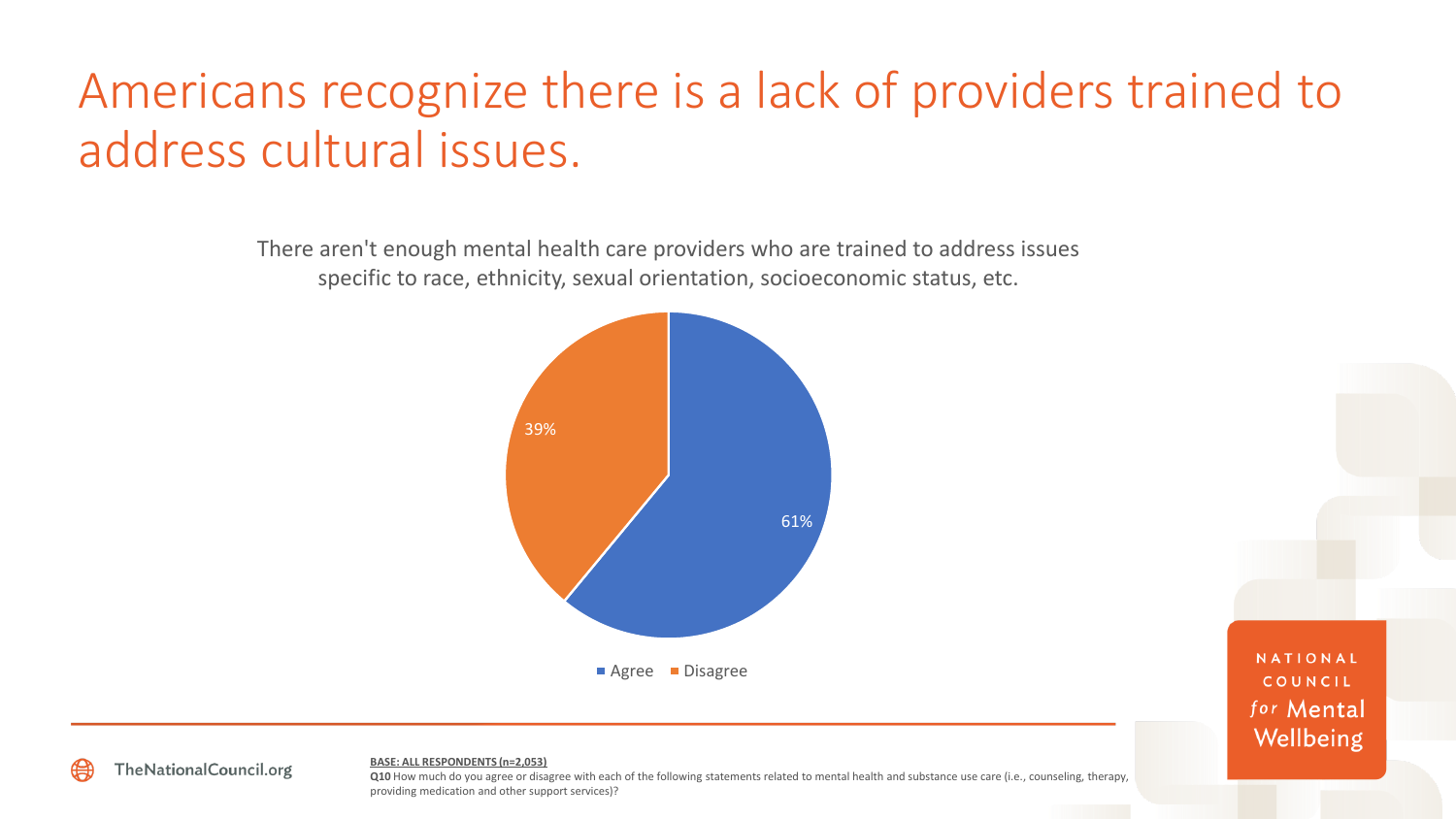## Finding a provider who is a good cultural fit has made it difficult for some to get care.

Among those who received care…



**TheNationalCouncil.org** 

Nearly 1 in 5 (17%) found it difficult to get mental health care due to inability to find a provider who was a good cultural fit



Nearly 1 in 4 (24%) found it difficult to get substance use care due to inability to find a provider who was a good cultural fit

> NATIONAL COUNCIL for Mental Wellbeing

#### **BASE: RECIEVED MENTAL HEALTH CARE IN P12M (n=551)**

**Q4** Over the past 12 months, which of the following difficulties did you face when receiving mental health care? Please select all that apply. **BASE: RECIEVED SUBSTANCE USE CARE IN P12M (n=304) Q8** Over the past 12 months, which of the following difficulties did you face when receiving substance use care? Please select all that apply.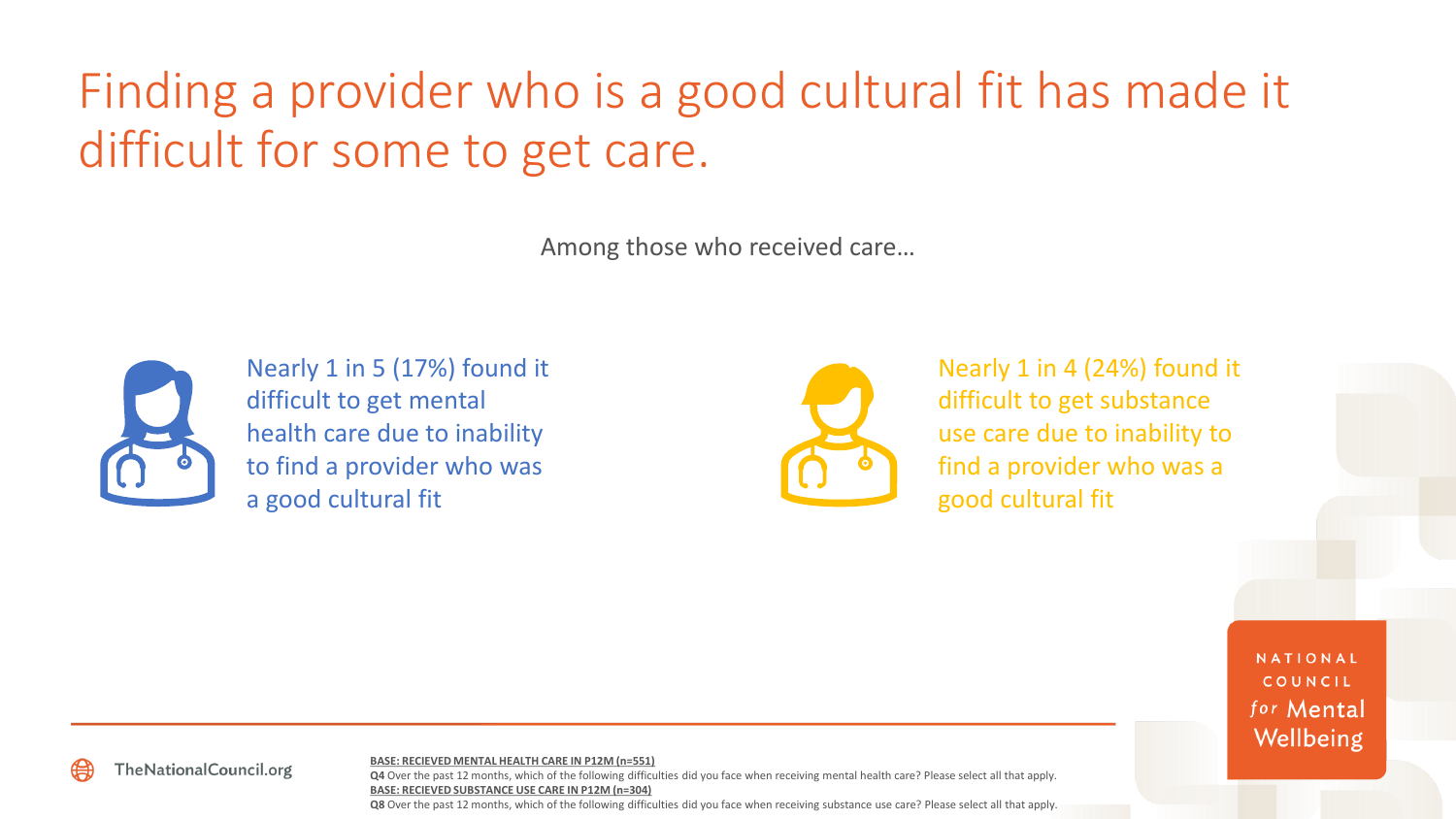## Not being able to find a provider that is a good cultural fit also prevented people from getting care to begin with.

Among those who did not receive care…



About 1 in 10 (13%) say they didn't get needed mental health care because they couldn't find a provider who was a good cultural fit



Nearly 1 in 5 (17%) say they didn't get needed substance use care because they couldn't find a provider who was a good cultural fit

> **NATIONAL** COUNCIL for Mental Wellbeing

**TheNationalCouncil.org** 

**BASE: NEEDED MENTAL HEALTH CARE IN P12M AND DID NOT RECEIVE IT (n=439)**

**Q2** Which of the following are reasons why you did not get the mental health care you needed in the past 12 months? Please select all that apply. **BASE: NEEDED SUBSTANCE USE CARE IN P12M AND DID NOT RECEIVE IT (n=250)**

**Q6** Which of the following are reasons why you did not get the substance use care you needed in the past 12 months? Please select all that apply.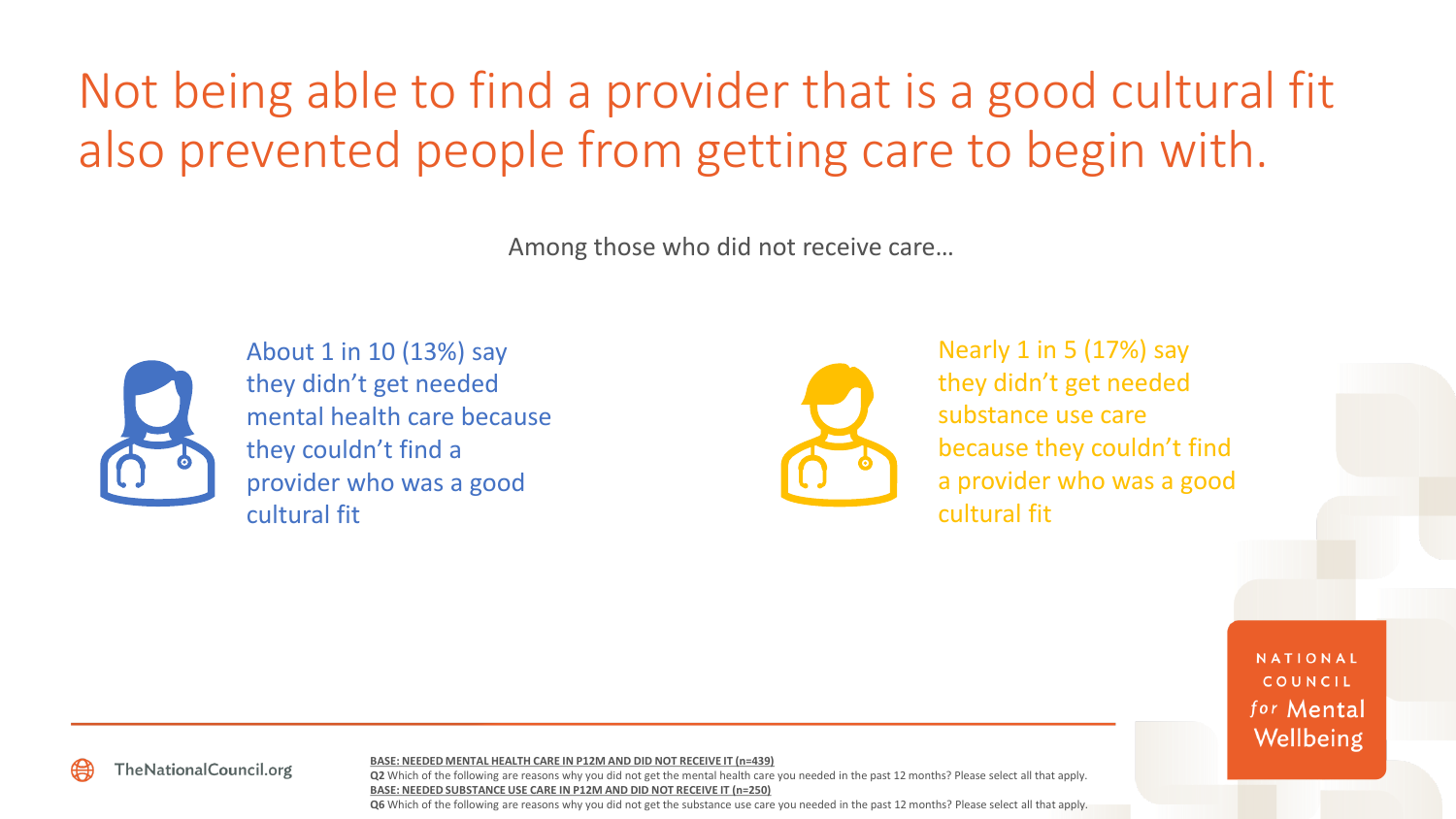# Appendix

NATIONAL COUNCIL for Mental Wellbeing



**BASE: ALL RESPONDENTS (n=2,053) Q11** Which of the following health conditions have you been diagnosed with by a health care professional? Please select all that apply.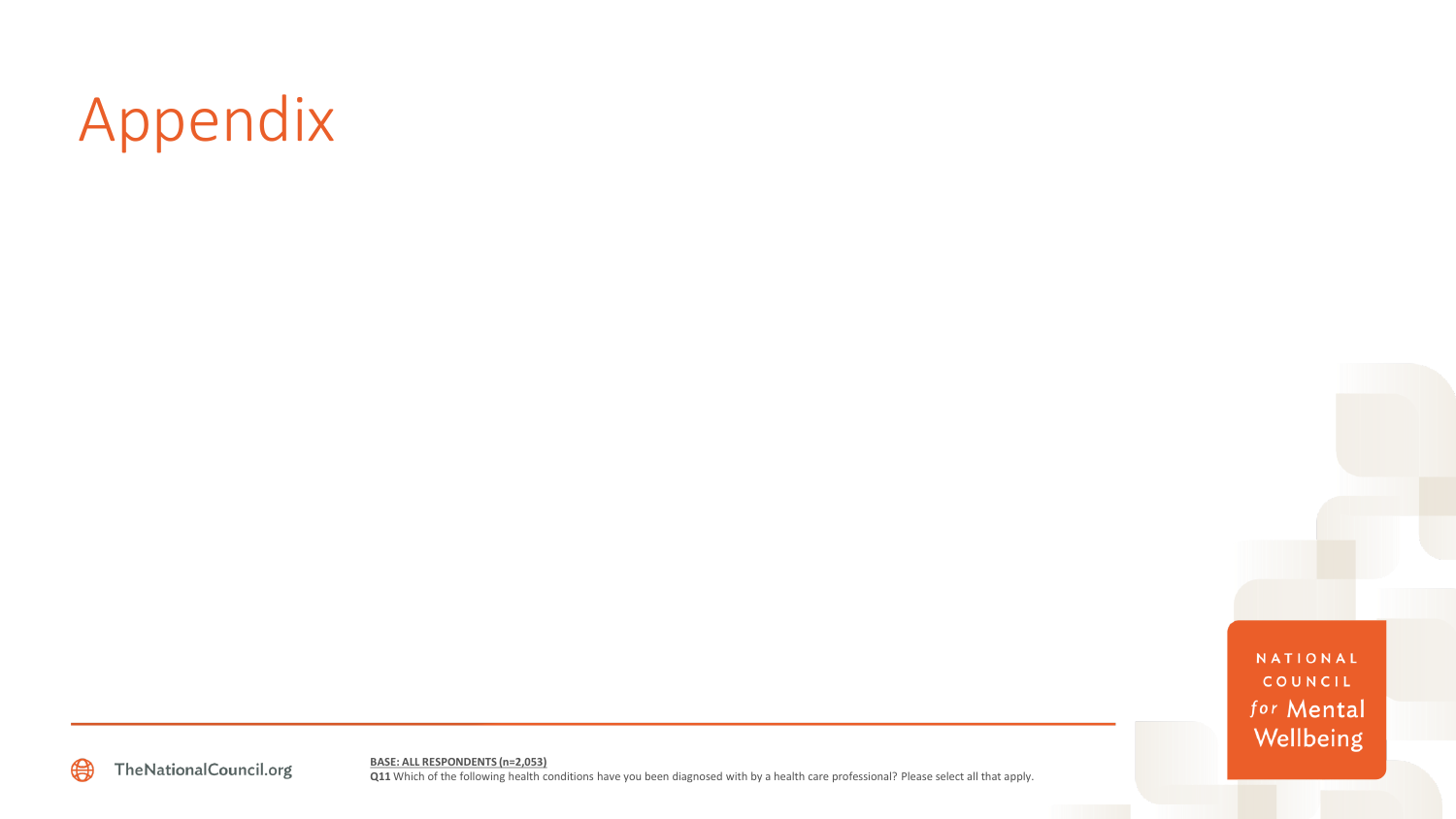### Roughly 1 in 4 Americans have been diagnosed with a mental health condition and about 1 in 15 with a substance use disorder.

Conditions Diagnosed with by a Health Care Professional



**BASE: ALL RESPONDENTS (n=2,053)**

**TheNationalCouncil.org** 

**Q11** Which of the following health conditions have you been diagnosed with by a health care professional? Please select all that apply.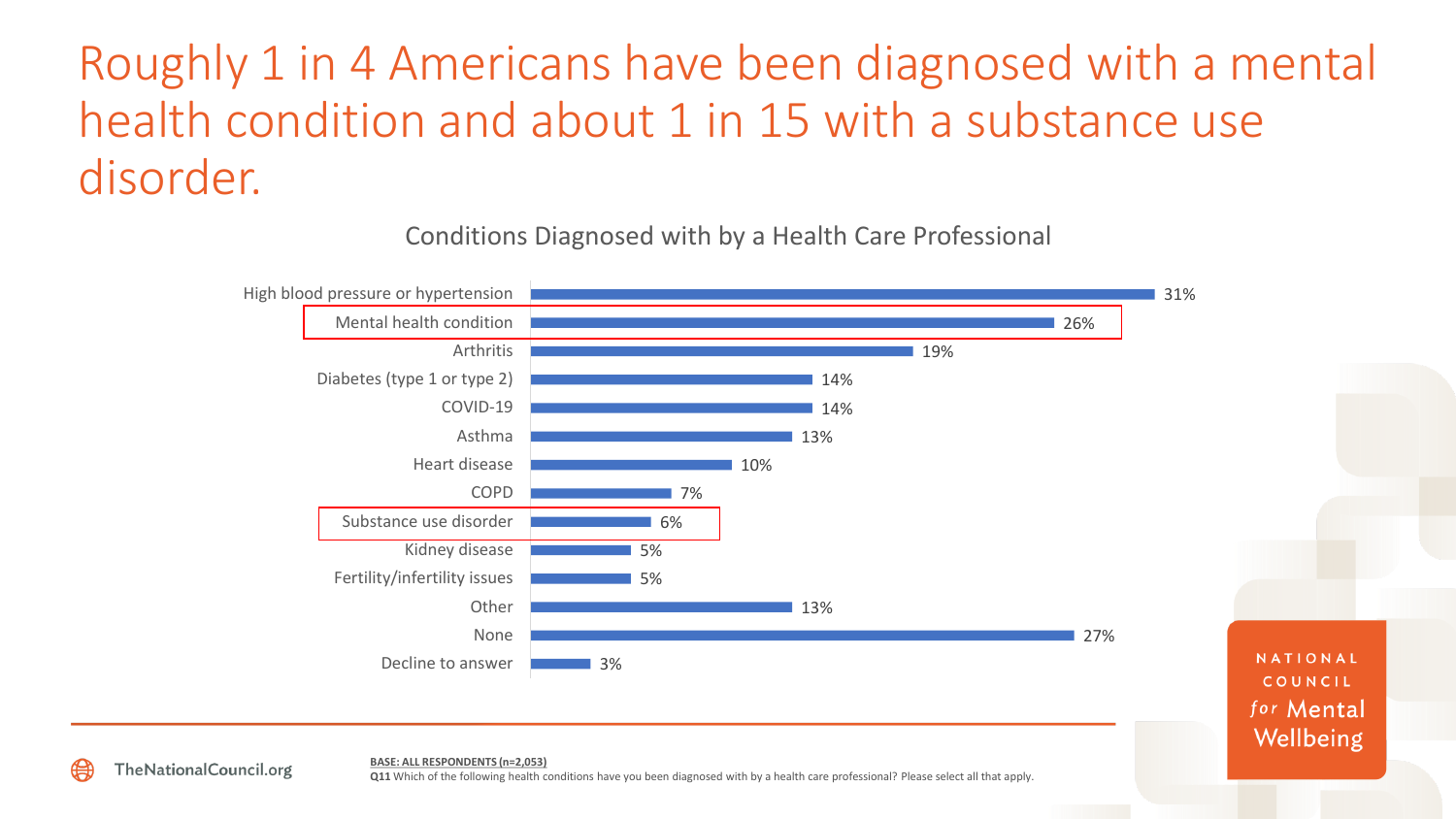### Nearly half of Americans have Medicare or Medicaid for insurance and 2 in 5 have employer sponsored insurance.



**Q12** Which of the following types of medical insurance do you have? Please select all that apply.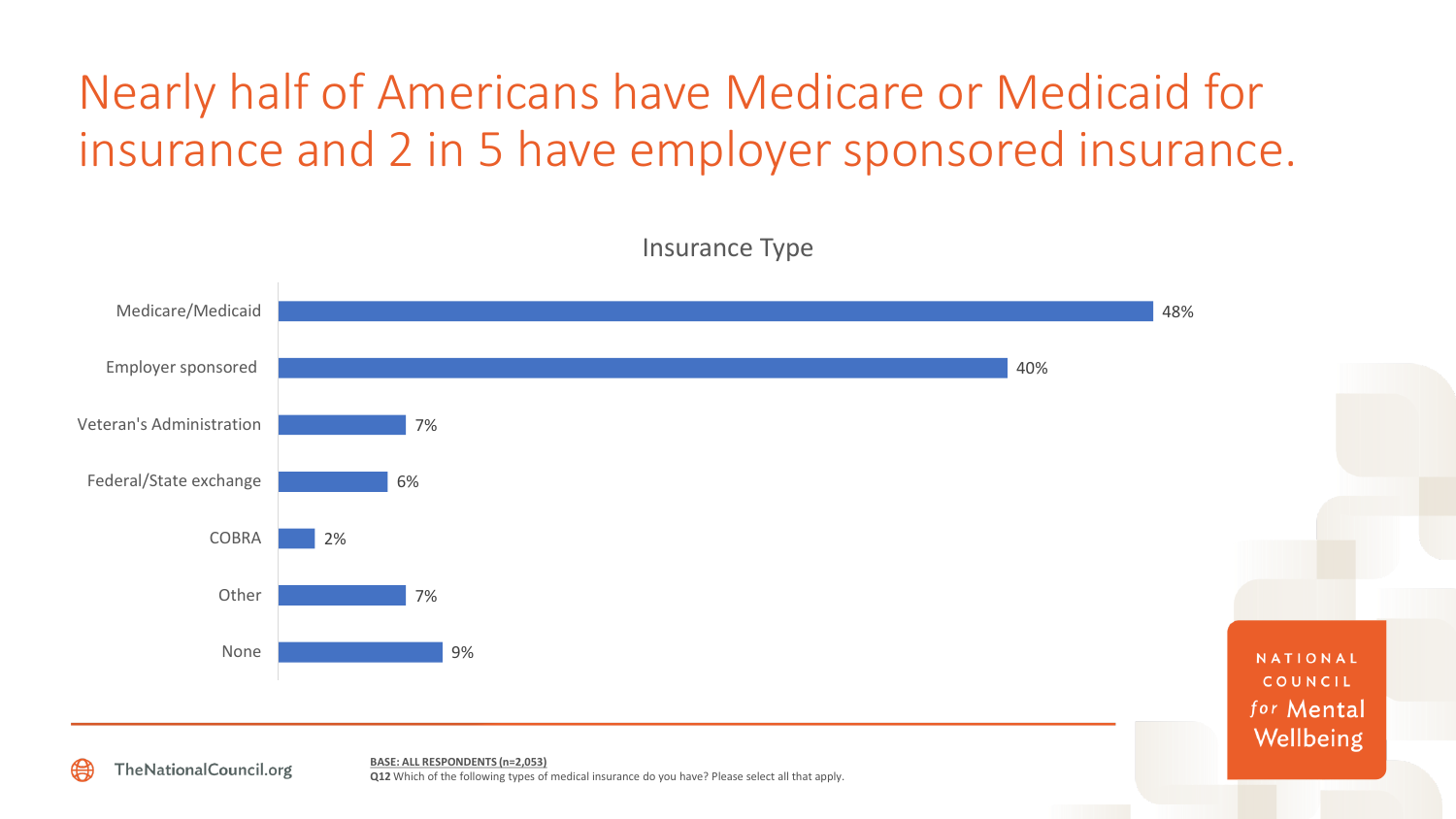#### Demographic Profile: Gender & Generation

| <b>Received Mental</b><br><b>Health Care</b> | <b>Did Not Receive</b><br><b>Mental Health Care</b> | <b>Gender</b> | <b>Received Substance   Did Not Receive</b><br><b>Use Care</b> | <b>Substance Use Care</b> |
|----------------------------------------------|-----------------------------------------------------|---------------|----------------------------------------------------------------|---------------------------|
| 49%                                          | 41%                                                 | <b>Male</b>   | 59%                                                            | 55%                       |
| 48%                                          | 56%                                                 | Female        | 37%                                                            | 44%                       |
| 3%                                           | 3%                                                  | Other         | 4%                                                             | 1%                        |

| <b>Received Mental</b><br><b>Health Care</b> | <b>Did Not Receive</b><br><b>Mental Health Care</b> | <b>Generation</b>      | <b>Received Substance</b><br><b>Use Care</b> | <b>Did Not Receive</b><br><b>Substance Use Care</b> |
|----------------------------------------------|-----------------------------------------------------|------------------------|----------------------------------------------|-----------------------------------------------------|
| 14%                                          | 22%                                                 | Gen Z (18-25)          | 13%                                          | 28%                                                 |
| 47%                                          | 43%                                                 | Millennials (26-41)    | 56%                                          | 46%                                                 |
| 23%                                          | 27%                                                 | Gen X (42-57)          | 2%                                           | 21%                                                 |
| 15%                                          | 8%                                                  | <b>Boomers (58-76)</b> | 10%                                          | 5%                                                  |

NATIONAL COUNCIL for Mental Wellbeing

**BASE: Needed Mental Health Care In Past 12 Months & Did Not Receive it (n=439) BASE: Needed Substance Use Care In Past 12 Months & Did Not Receive it (n=250) BASE: Received Mental Health Care In Past 12 Months (n=551) BASE: Received Substance Use Care In Past 12 Months (n=304)**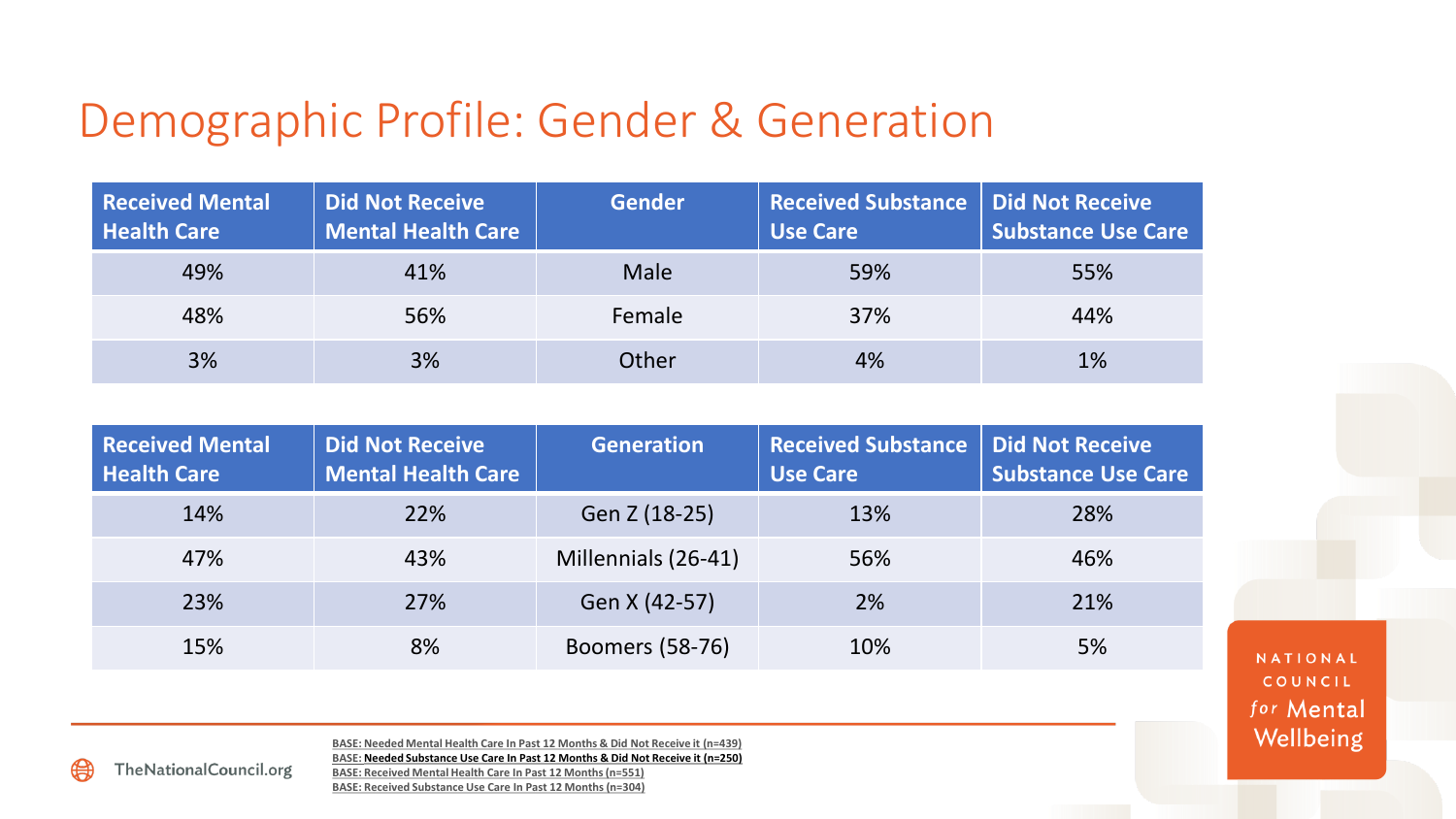#### Demographic Profile: Urbanicity & Household Income

| <b>Received Mental</b><br><b>Health Care</b> | <b>Did Not Receive</b><br><b>Mental Health Care</b> | <b>Urbanicity</b> | <b>Received Substance   Did Not Receive</b><br><b>Use Care</b> | Substance Use Care |
|----------------------------------------------|-----------------------------------------------------|-------------------|----------------------------------------------------------------|--------------------|
| 48%                                          | 32%                                                 | Urban             | 59%                                                            | 39%                |
| 38%                                          | 49%                                                 | Suburban          | 29%                                                            | 44%                |
| 15%                                          | 19%                                                 | Rural             | 11%                                                            | 16%                |

| <b>Received Mental</b><br><b>Health Care</b> | <b>Did Not Receive</b><br><b>Mental Health Care</b> | <b>HHI</b>      | <b>Received Substance</b><br><b>Use Care</b> | <b>Did Not Receive</b><br><b>Substance Use Care</b> |
|----------------------------------------------|-----------------------------------------------------|-----------------|----------------------------------------------|-----------------------------------------------------|
| 28%                                          | 39%                                                 | Less than \$50K | 24%                                          | 38%                                                 |
| 15%                                          | 18%                                                 | \$50K-\$74.9K   | 11%                                          | 18%                                                 |
| 10%                                          | 11%                                                 | \$75K-\$99.9K   | 9%                                           | 12%                                                 |
| 45%                                          | 30%                                                 | $$100K+$        | 54%                                          | 31%                                                 |

NATIONAL COUNCIL for Mental Wellbeing

**BASE: Needed Mental Health Care In Past 12 Months & Did Not Receive it (n=439) BASE: Needed Substance Use Care In Past 12 Months & Did Not Receive it (n=250) BASE: Received Mental Health Care In Past 12 Months (n=551) BASE: Received Substance Use Care In Past 12 Months (n=304)**

**TheNationalCouncil.org**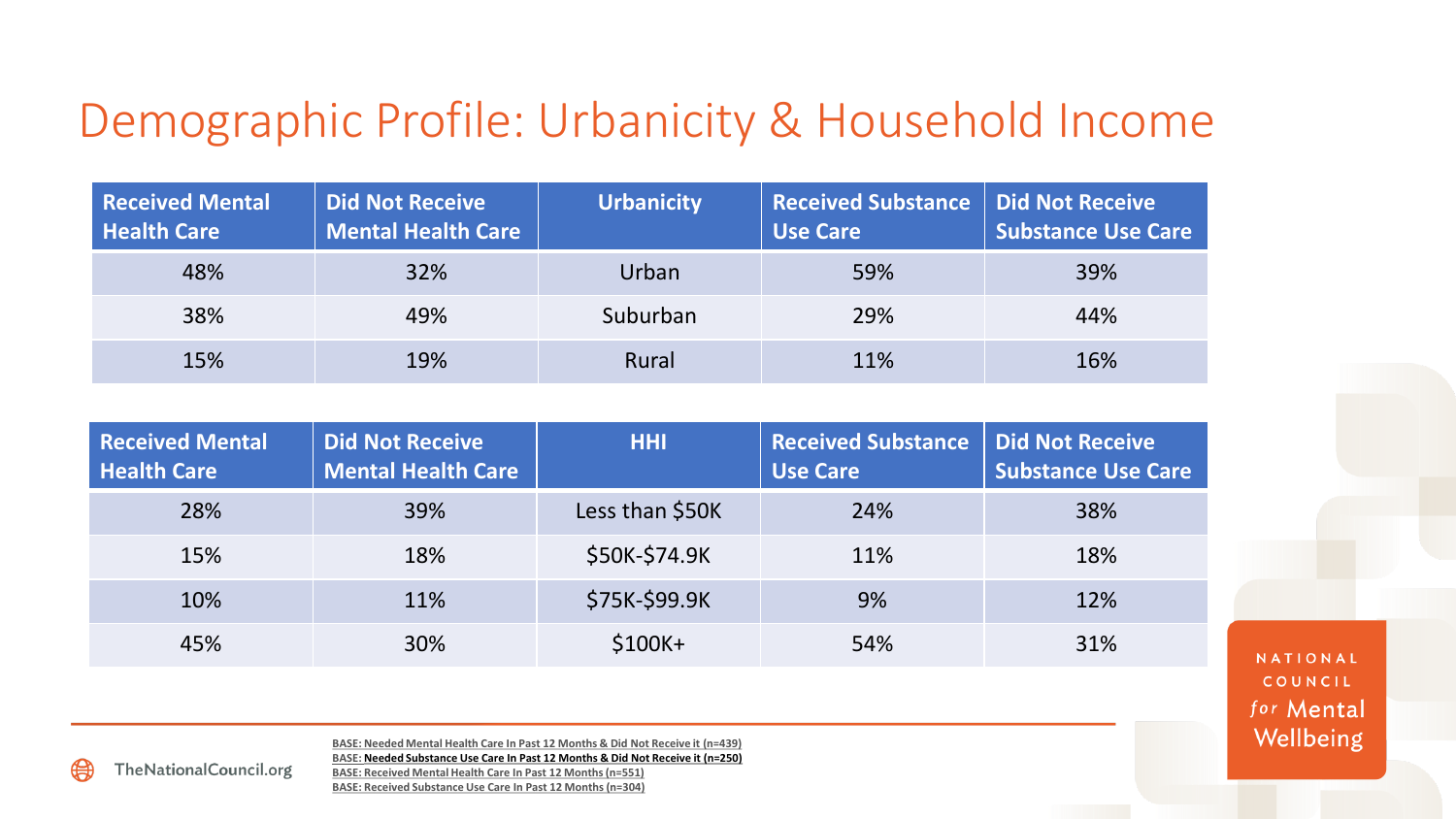### Demographic Profile: Education & Diagnosis of Mental Health or Substance Use Condition

| <b>Received Mental</b><br><b>Health Care</b> | <b>Did Not Receive</b><br><b>Mental Health Care</b> | <b>Education</b> | <b>Received Substance</b><br><b>Use Care</b> | Did Not Receive<br><b>Substance Use Care</b> |
|----------------------------------------------|-----------------------------------------------------|------------------|----------------------------------------------|----------------------------------------------|
| 30%                                          | 38%                                                 | HS or Less       | 30%                                          | 41%                                          |
| 26%                                          | 38%                                                 | Some college     | 14%                                          | 38%                                          |
| 44%                                          | 24%                                                 | College grad+    | 55%                                          | 21%                                          |

| <b>Received Mental</b><br><b>Health Care</b> | <b>Did Not Receive</b><br><b>Mental Health Care</b> | <b>Diagnosed</b><br>w/Mental Health | <b>Received Substance</b><br><b>Use Care</b> | <b>Did Not Receive</b><br><b>Substance Use Care</b> |
|----------------------------------------------|-----------------------------------------------------|-------------------------------------|----------------------------------------------|-----------------------------------------------------|
| 53%                                          | 44%                                                 | Yes                                 | 38%                                          | 36%                                                 |
| 47%                                          | 56%                                                 | No/DTA                              | 62%                                          | 64%                                                 |
|                                              |                                                     |                                     |                                              |                                                     |
| <b>Received Mental</b><br><b>Health Care</b> | <b>Did Not Receive</b><br><b>Mental Health Care</b> | <b>Diagnosed</b><br>w/Substance Use | <b>Received Substance</b><br><b>Use Care</b> | <b>Did Not Receive</b><br><b>Substance Use Care</b> |
| 13%                                          | 12%                                                 | Yes                                 | 23%                                          | 18%                                                 |

NATIONAL COUNCIL for Mental Wellbeing

**BASE: Needed Mental Health Care In Past 12 Months & Did Not Receive it (n=439) BASE: Needed Substance Use Care In Past 12 Months & Did Not Receive it (n=250) BASE: Received Mental Health Care In Past 12 Months (n=551)**

TheNationalCouncil.org

**BASE: Received Substance Use Care In Past 12 Months (n=304)**